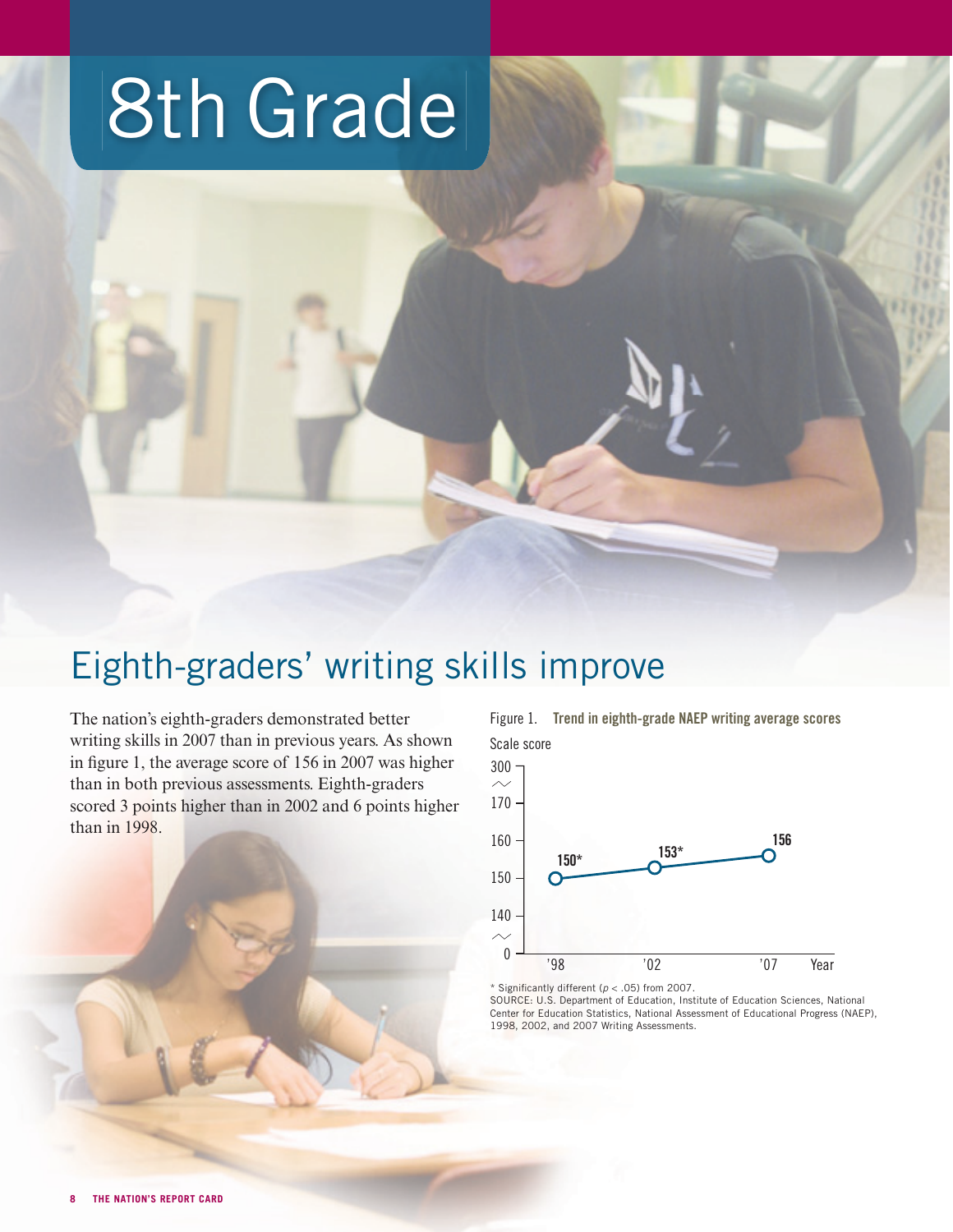# **Lower- and middle-performing students improve since 2002**

Students at the 10th, 25th, and 50th percentiles scored higher in 2007 than in both previous assessments (figure 2). Scores for students at the 75th and 90th percentiles showed no significant change in comparison to 2002, but both were higher than in 1998.





\* Significantly different ( $p < .05$ ) from 2007.

Achievement-level results also showed increases for lower- and middle-performing students. The percentage of eighth-graders performing at or above the *Basic* level was higher in 2007 than in both previous assessments (figure 3). While there was no significant change in the percentage of students performing at or above *Proficient* since 2002, the percentage was higher in 2007 than in 1998.





\* Significantly different ( $p < .05$ ) from 2007.

SOURCE: U.S. Department of Education, Institute of Education Sciences, National Center for Education Statistics, National Assessment of Educational Progress (NAEP), 1998, 2002, and 2007 Writing Assessments.

Writin

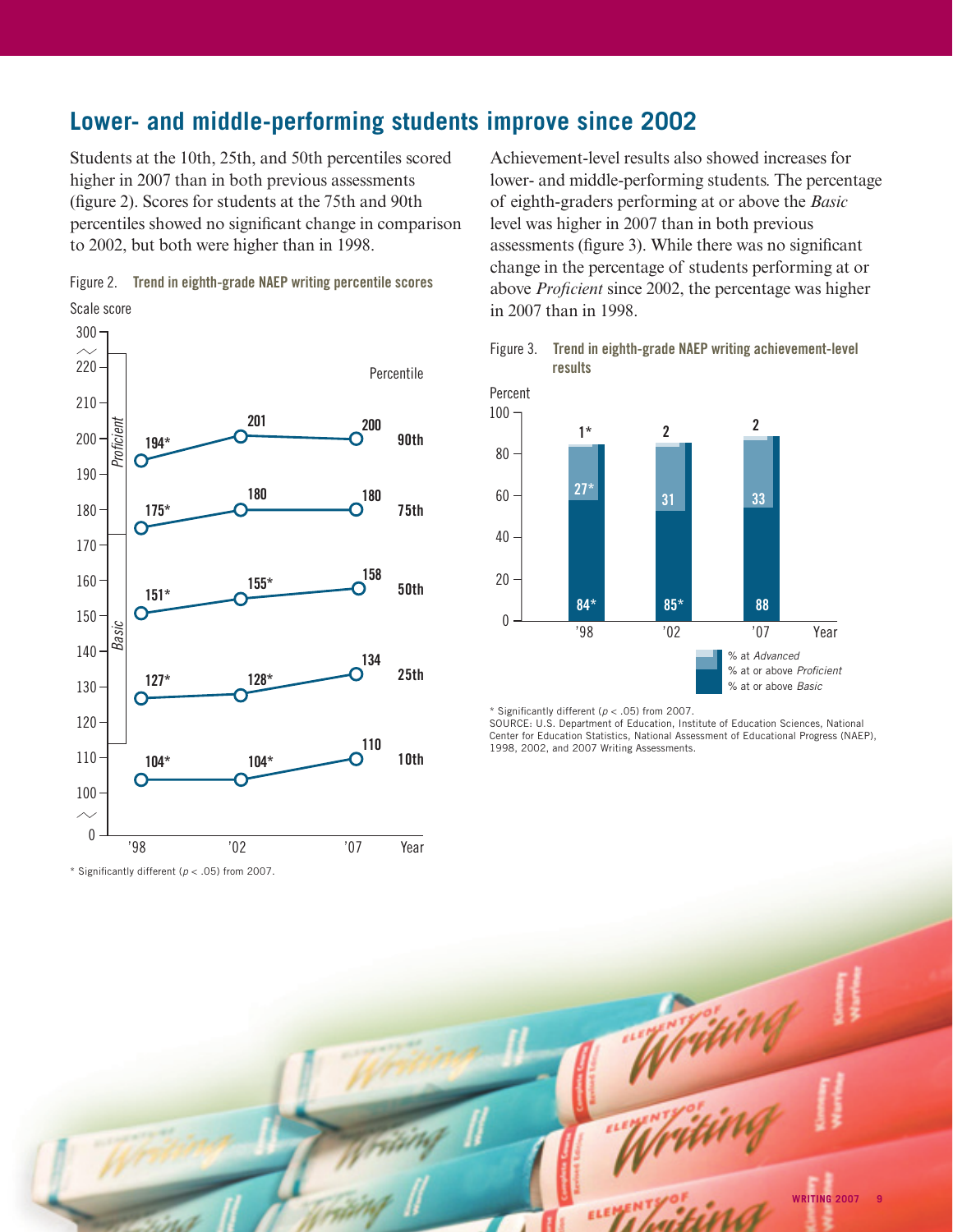# **Racial/ethnic groups gain**

Scale score

Most racial/ethnic groups showed writing progress since 2002. White, Black, and Hispanic students had higher average writing scores than in 2002 and 1998. Asian/Pacific Islander students scored higher than in 2002, but the apparent change in comparison to 1998 was not statistically significant (figure 4).

There was no significant change in the average writing score for American Indian/Alaska Native students compared to previous assessment years. Although not shown here, scores for American Indian/Alaska Native students at the 50th and 75th percentiles were higher in 2007 than in 1998.





\* Significantly different ( $p < .05$ ) from 2007.

NOTE: Black includes African American, Hispanic includes Latino, and Pacific Islander includes Native Hawaiian. Race categories exclude Hispanic origin.

SOURCE: U.S. Department of Education, Institute of Education Sciences, National Center for Education Statistics, National Assessment of Educational Progress (NAEP), 1998, 2002, and 2007 Writing Assessments.

#### **ACHIEVEMENT-LEVEL RESULTS**

Information is available on achievement-level results for racial/ethnic groups and other reporting categories at http://nationsreportcard.gov/writing\_2007/data.asp.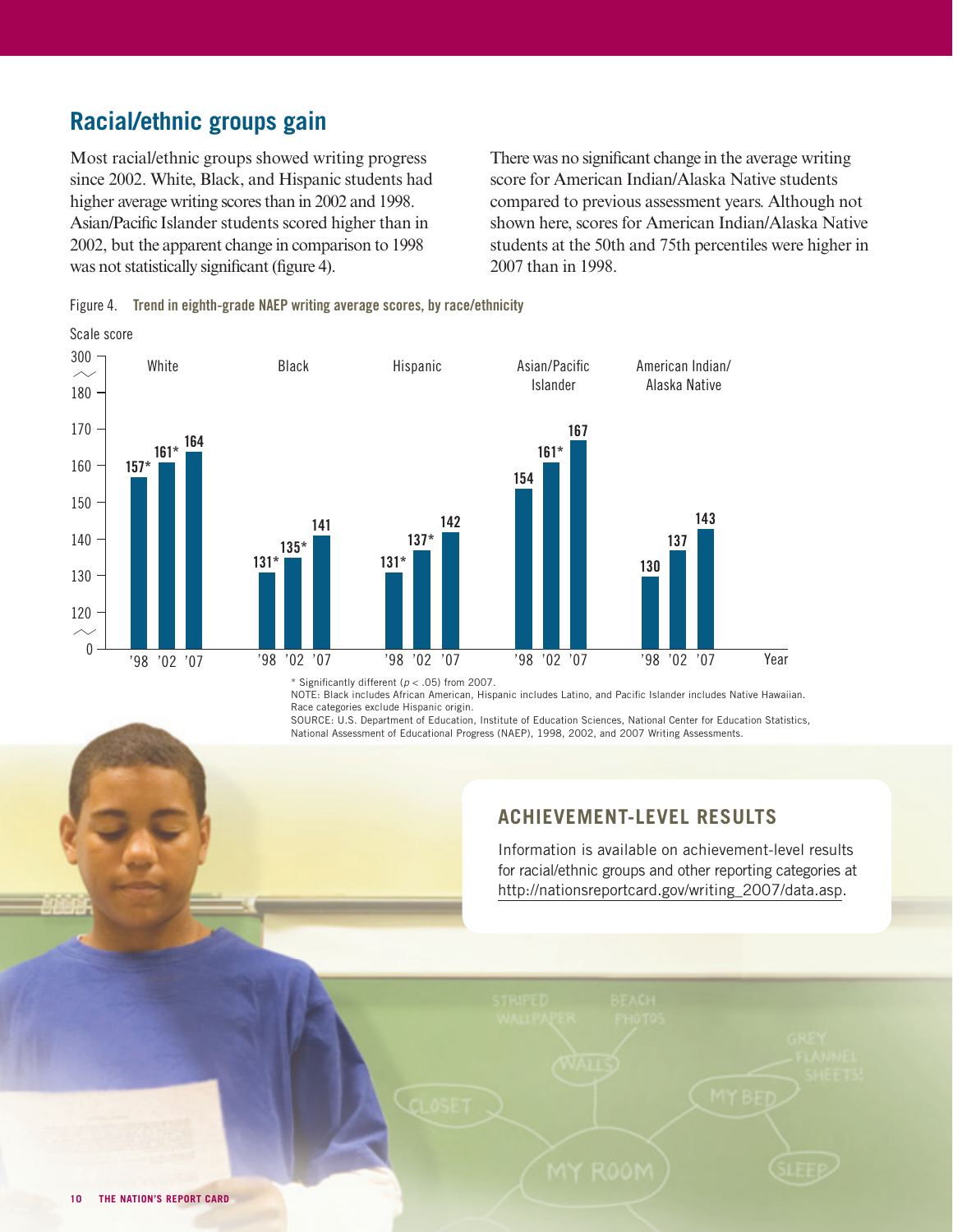## **White – Black gap narrows**

Significant gaps continue to exist between the writing scores of White students and other racial/ethnic groups. A 23-point gap exists between White and Black eighth-graders. However, with the increase in the score for Black students in 2007, this gap was

narrower than in both previous assessments (figure 5). The 22-point score gap between White and Hispanic students was not significantly different from the gaps in 2002 or 1998.

Figure 5. Trend in eighth-grade NAEP writing average scores and score gaps, by selected racial/ethnic groups



\* Significantly different ( $p < .05$ ) from 2007.

NOTE: Black includes African American, and Hispanic includes Latino. Race categories exclude Hispanic origin. Score gaps are calculated based on differences between unrounded average scores.

In each assessment year, NAEP collects information on student demographics. As shown in table 3, the percentage of White eighth-graders in the population was lower in 2007 than in 2002 and 1998, while the percentage of Hispanic students was higher. The percentage of Black students also increased from 15 percent in 1998 and 2002 to 16 percent in 2007. The percentage of Asian/Pacific Islander students was higher in 2007 than in 1998.

| writing, by race/ethnicity: 1998, 2002, and 2007 |       |              |    |  |  |  |
|--------------------------------------------------|-------|--------------|----|--|--|--|
| Race/ethnicity                                   | 1998  | 2002<br>2007 |    |  |  |  |
| White                                            | $70*$ | $65*$        | 59 |  |  |  |
| <b>Black</b>                                     | $15*$ | $15*$        | 16 |  |  |  |
| <b>Hispanic</b>                                  | $11*$ | $14*$        | 18 |  |  |  |
| Asian/Pacific Islander                           | $3^*$ | 4            | 5  |  |  |  |
| American Indian/<br>Alaska Native                | 1     |              |    |  |  |  |

Table 3. Percentage of students assessed in eighth-grade NAEP

\* Significantly different ( $p < .05$ ) from 2007.

NOTE: Black includes African American, Hispanic includes Latino, and Pacific Islander includes Native Hawaiian. Race categories exclude Hispanic origin. Detail may not sum to totals because results are not shown for the unclassified race/ethnicity category. SOURCE: U.S. Department of Education, Institute of Education Sciences, National Center for Education Statistics, National Assessment of Educational Progress (NAEP), 1998, 2002, and 2007 Writing Assessments.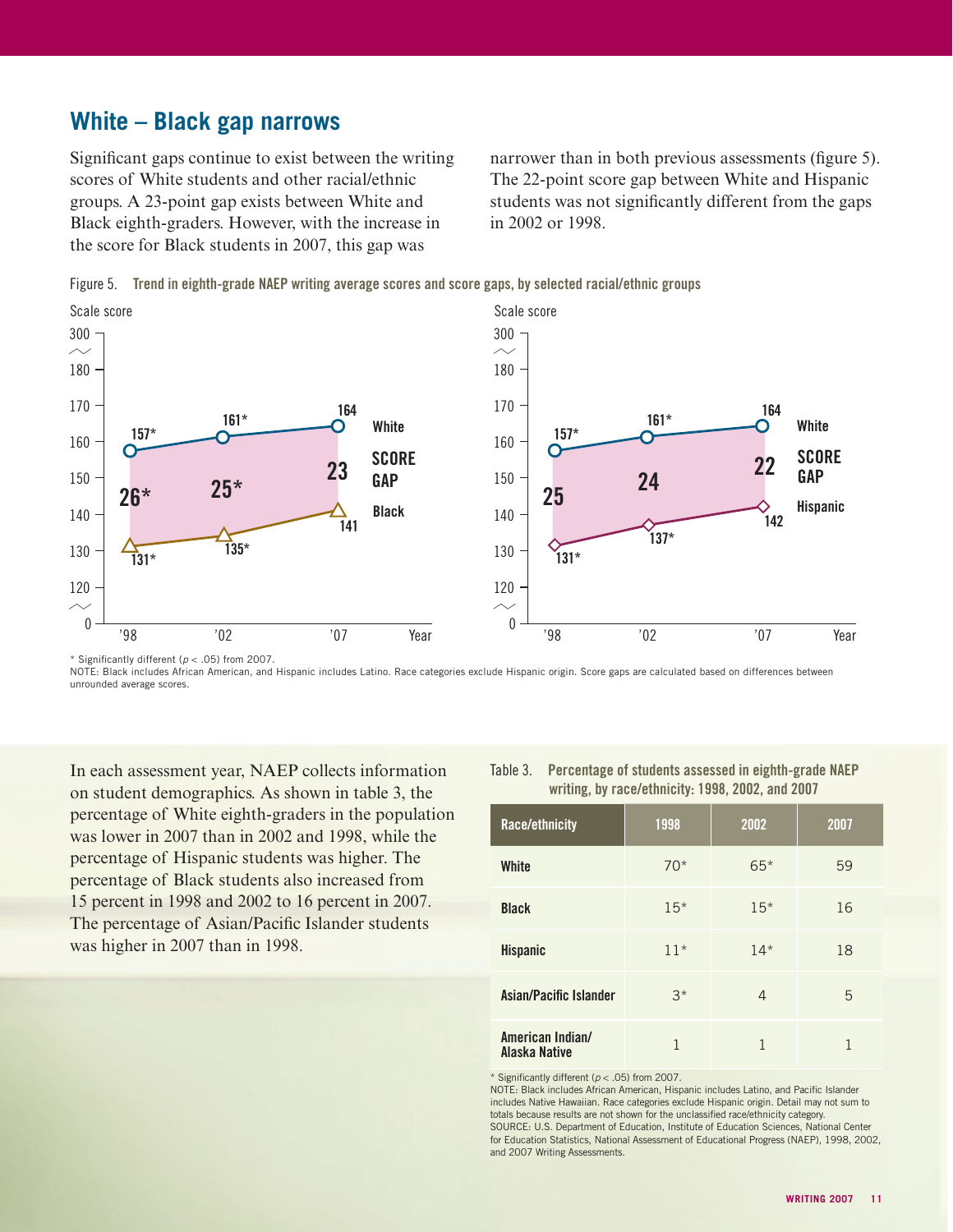## **Females outscore males**

The performance of both female and male eighthgraders showed overall improvement in writing. In  $2007$ , both groups scored 3 points<sup>1</sup> higher than in  $2002$  and 6 points higher than in 1998 (figure 6). The 20-point score gap between the two groups in 2007 was not significantly different from the gap in 2002 or 1998.

<sup>1</sup> The score-point gain is based on the difference of the unrounded scores as opposed to the rounded scores shown in the figure.

Figure 6. Trend in eighth-grade NAEP writing average scores and score gaps, by gender



\* Significantly different ( $p < .05$ ) from 2007.

MAY 1140

## **Scores vary by family income**

NAEP uses students' eligibility for the National School Lunch Program as an indicator of poverty. Students from lower-income families are eligible (see Technical Notes for eligibility criteria), while students from higherincome families are not.

For eighth-graders in 2007,

- 32 percent were eligible for free lunch,
- 6 percent were eligible for reduced-price lunch,
- 55 percent were not eligible for the school lunch program, and
- information was not available for 7 percent of the students.

Students eligible for free lunch scored lower than those eligible for reduced-price lunch. Both groups scored lower on average than students who were not eligible. There was a 25-point score gap between students who were eligible for free lunch and those who were not eligible (figure 7).





SOURCE: U.S. Department of Education, Institute of Education Sciences, National Center for Education Statistics, National Assessment of Educational Progress (NAEP), 1998, 2002, and 2007 Writing Assessments.

NOTE: Score gaps are calculated based on differences between unrounded average scores.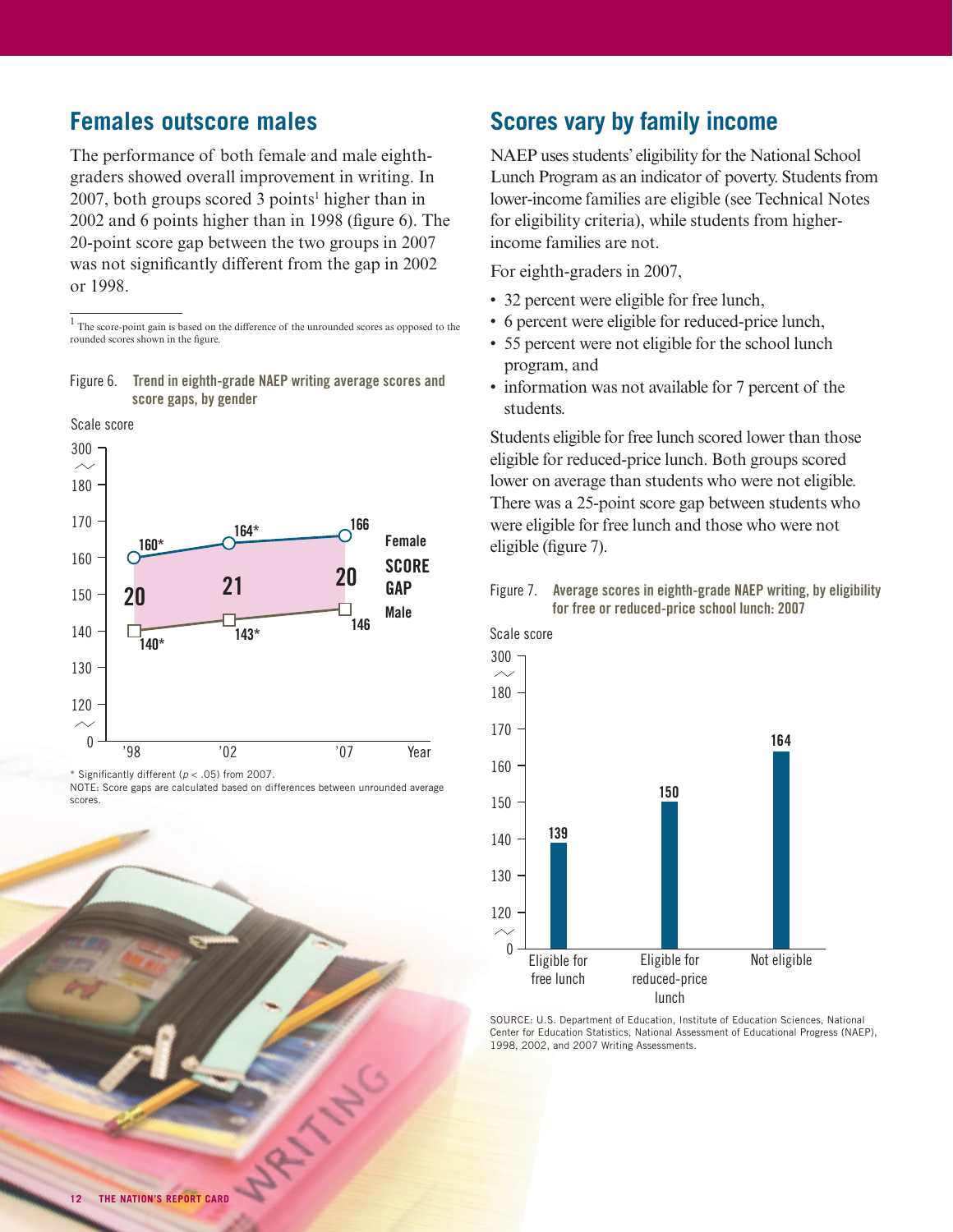# **Private school students score higher than public school students**

In 2007, nine percent of eighth-graders attended private schools, and 91 percent attended public schools. Private school eighth-graders outperformed their peers in public schools in both 1998 and 2007. Although response rates were too low to report results in 2002 for private schools overall, results could be reported for Catholic school students. Private school students attending Catholic schools had higher average scores than their peers in public schools for all three assessments (table 4).

It is important to note there may be many reasons why private school students perform differently, on average, from public school students. Differences in demographic composition, admission policies, parental involvement, and other factors not measured in NAEP can influence student achievement.

Eighth-graders in all three categories have made gains in writing since the initial assessment year. Average writing

scores were higher in 2007 than in 1998 for public and private school students. The score for Catholic school students in 2007 showed no significant change from 2002 but was 6 points higher than in 1998.

| Table 4. | Average scores in eighth-grade NAEP writing, by type of |
|----------|---------------------------------------------------------|
|          | school: 1998, 2002, and 2007                            |

| Type of school  | 1998   | 2002       | 2007 |
|-----------------|--------|------------|------|
| <b>Public</b>   | 148*   | $152*$     | 154  |
| <b>Private</b>  | $167*$ | $\ddagger$ | 173  |
| <b>Catholic</b> | $169*$ | 172        | 175  |

 $#$  Reporting standards not met. Sample size is insufficient to permit a reliable estimate. \* Significantly different ( $p < .05$ ) from 2007.

# **Public school students in large central cities improve since 2002**

NAEP results for large central cities reflect the performance of public school students in 66 cities with populations of 250,000 or more. Results for large central cities are reported for grade 8 to provide an appropriate comparison group for the Trial Urban District Assessment (TUDA) results presented later in this report. Students in large central cities represent a peer group with characteristics that are more similar to students in urban districts than in the nation as a whole.

While the average writing score in 2007 for students in large central cities was lower than the score for public school students nationally, scores for both groups increased in comparison to 2002 (figure 8). The average score for public school students in the nation was 3 points2 higher than in 2002, and the score for students in large central cities was 6 points higher.

#### **FOR MORE INFORMATION...**

Additional results for large central cities are included with those for trial urban districts in figures  $12$  and  $13$ , tables 8 through  $10$ , appendix tables A-13 through A-20, and at http:// [nationsreportcard.gov/writing\\_2007/w0037.asp.](http://nationsreportcard.gov/writing_2007/w0037.asp)





\* Significantly different ( $p < .05$ ) from 2007.

SOURCE: U.S. Department of Education, Institute of Education Sciences, National Center for Education Statistics, National Assessment of Educational Progress (NAEP), 1998, 2002, and 2007 Writing Assessments.

 $2$  The score-point gain is based on the difference of the unrounded scores as opposed to the rounded scores shown in the figure.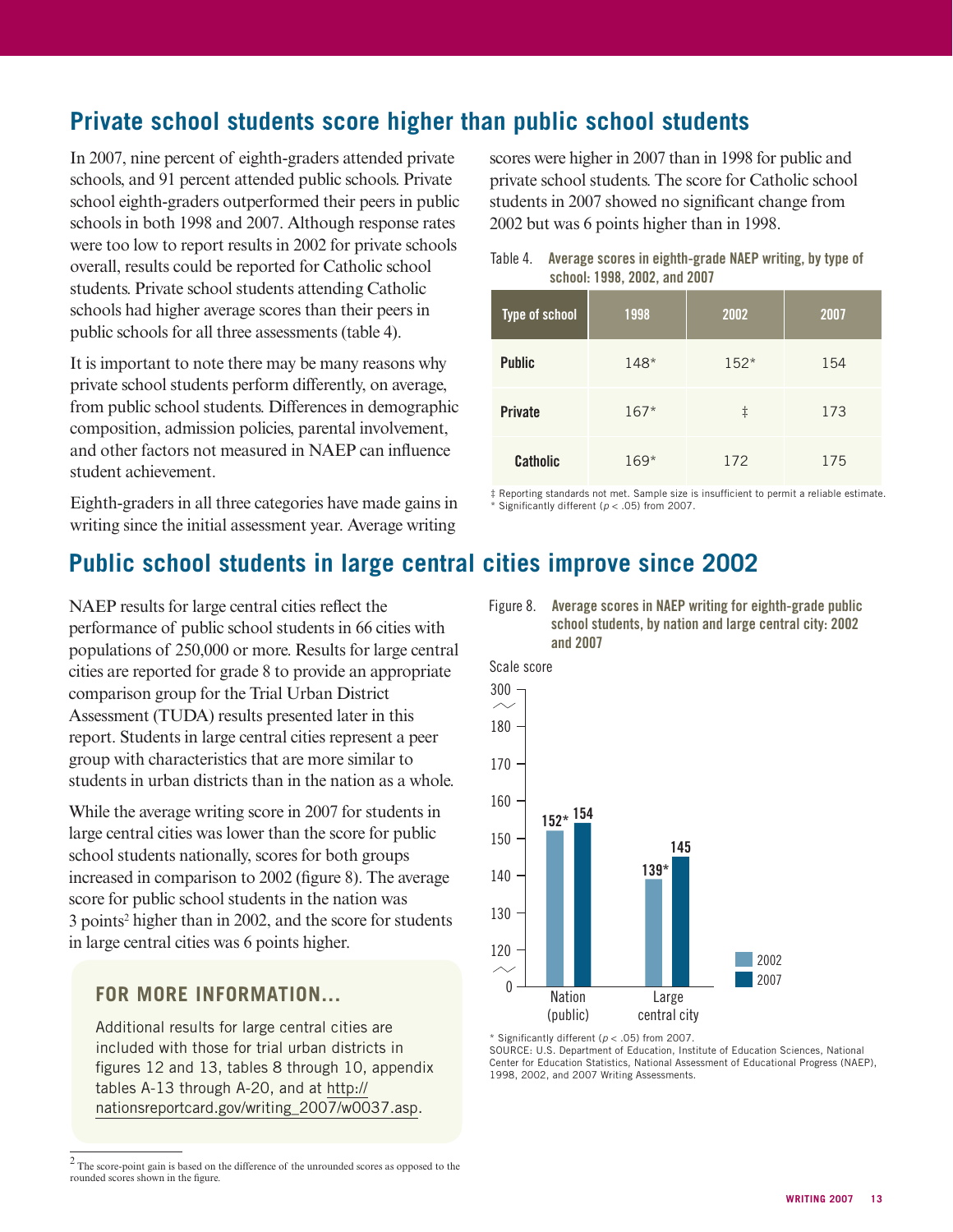# State Performance at Grade 8

Compared to 1998, students in most participating states have increased their average writing scores, and no states showed a decline.

State participation in the NAEP writing assessment is voluntary. Forty-five states participated in the 2007 writing assessment. Thirty-eight states participated in both 2007 and 2002, and 33 participated in both 2007 and 1998, allowing for comparisons over time. Beyond the states, the Department of Defense schools participated in all three assessment years.

The maps presented on the following page illustrate the changes in average writing scores since 2002 and 1998 for participating states and Department of Defense schools. For purposes of illustration, changes in average scores for White, Black, and Hispanic students are highlighted in comparison to 2002, and overall achievement-level results are highlighted in comparison to 1998.

# **Progress Compared to 2002**

- Average writing scores increased in 19 states and the Department of Defense schools (figure 9).
- Scores decreased only in North Carolina and showed no significant change in the remaining 18 states.

*For racial/ethnic groups…* 

- Scores increased for White students in 16 states, Black students in 8 states, and Hispanic students in 7 states.
- Scores increased for all three racial/ethnic groups in Connecticut, Georgia, and Pennsylvania.
- No states showed a decline in average scores for White, Black, or Hispanic students.

## **Progress Compared to 1998**

- Average writing scores increased in 28 states and the Department of Defense schools (figure 10).
- No states declined in overall average scores.

*For students at or above Basic and Proficient...* 

- Percentages of students performing at or above *Basic* increased in 22 states and the Department of Defense schools.
- Percentages of students performing at or above *Proficient* increased in 26 states and the Department of Defense schools.

These and other state results for grade 8 are provided in figure 11, tables 5 and 6, and appendix tables  $A-6$ through A-12.

# **Making State Comparisons**

When comparing states, it is important to remember that performance results may be affected by differences in state and local policies regarding the identification, accommodation, and exclusion of students with disabilities and English language learners. Decisions regarding exclusion and accommodation are made by the schools, and if rates are comparatively high or vary widely over time, the validity of comparisons of performance results could be affected. See appendix tables A-3 through A-5 for state exclusion and accommodation rates. Additional information is [available at http://nces.ed.gov/nationsreportcard/](http://nces.ed.gov/nationsreportcard/about/inclusion.asp) about/inclusion.asp.

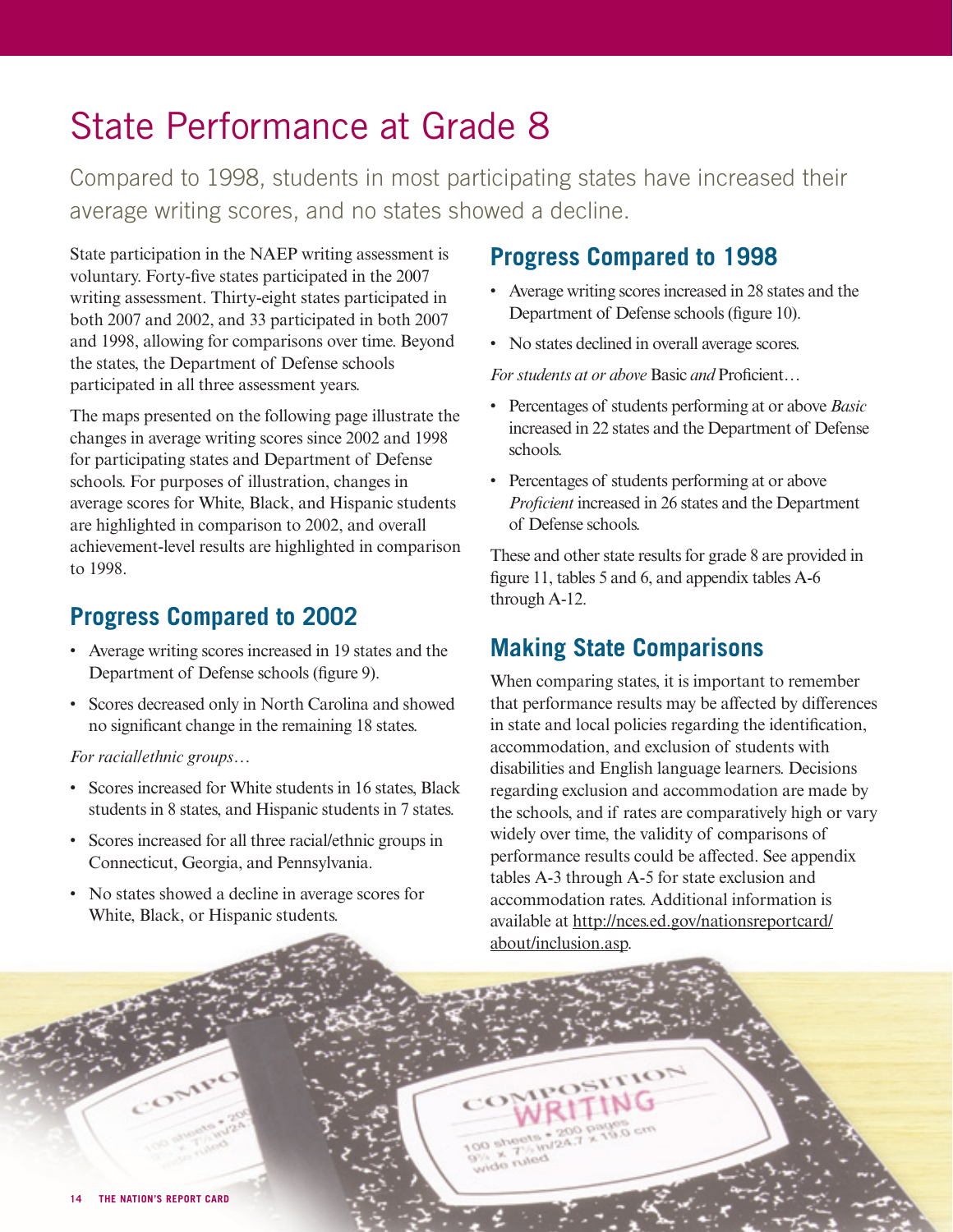![](_page_7_Figure_0.jpeg)

Figure 9. Changes in eighth-grade NAEP writing average scores between 2002 and 2007

<sup>1</sup> Department of Defense Education Activity (overseas and domestic schools).

![](_page_7_Figure_3.jpeg)

Figure 10. Changes in eighth-grade NAEP writing average scores between 1998 and 2007

<sup>1</sup> Department of Defense Education Activity (overseas and domestic schools). SOURCE: U.S. Department of Education, Institute of Education Sciences, National Center for Education Statistics, National Assessment of Educational Progress (NAEP), 1998, 2002, and 2007 Writing Assessments.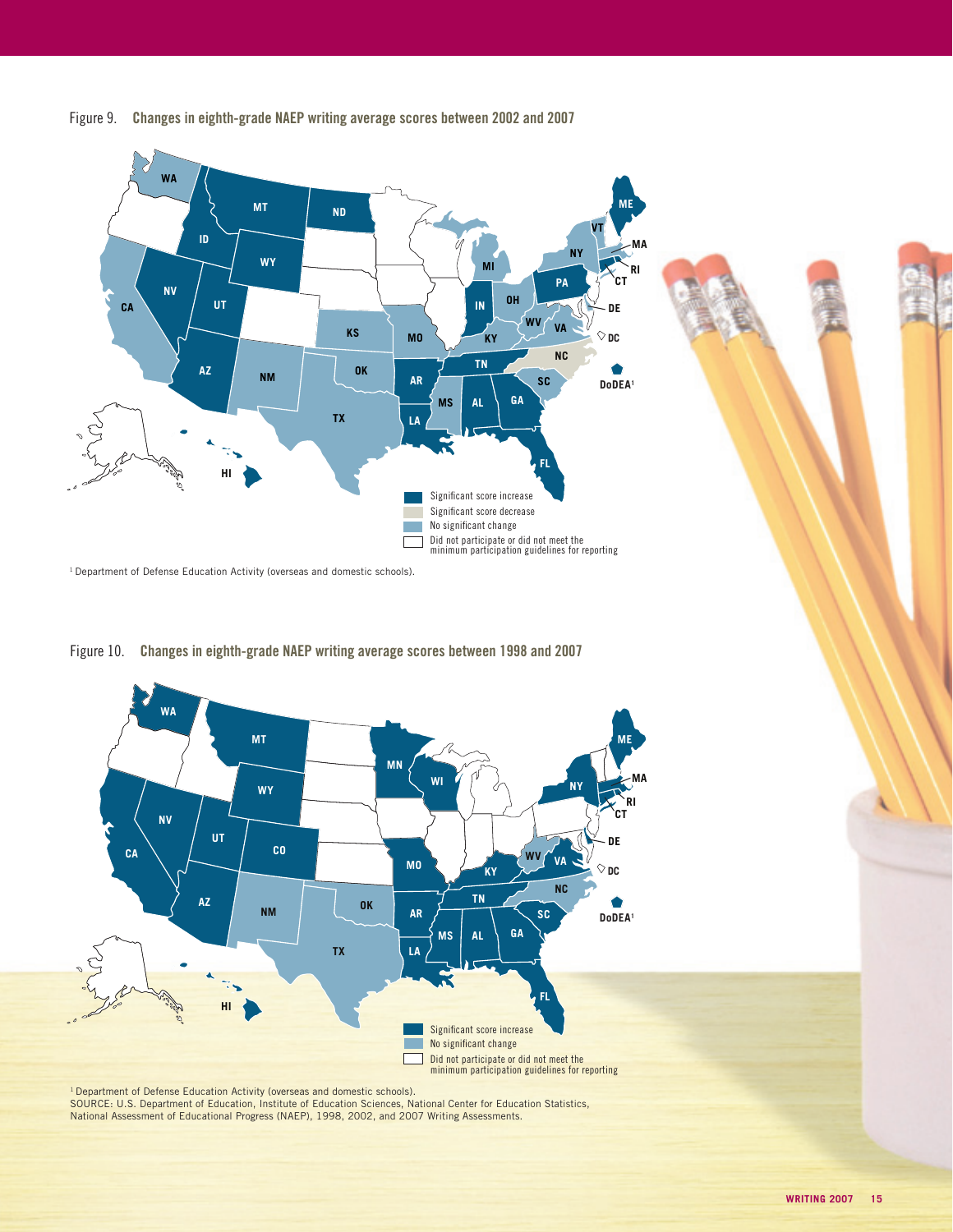![](_page_8_Figure_0.jpeg)

Figure 11. Average scores and achievement-level results in NAEP writing for eighth-grade public school students, by state: 2007

# Rounds to zero.

 $1$  Department of Defense Education Activity (overseas and domestic schools).

NOTE: The shaded bars are graphed using unrounded numbers. Alaska, the District of Columbia, Maryland, Nebraska, Oregon, and South Dakota did not participate in 2007. Detail may not sum to totals because of rounding.

SOURCE: U.S. Department of Education, Institute of Education Sciences, National Center for Education Statistics, National Assessment of Educational Progress (NAEP), 2007 Writing Assessment.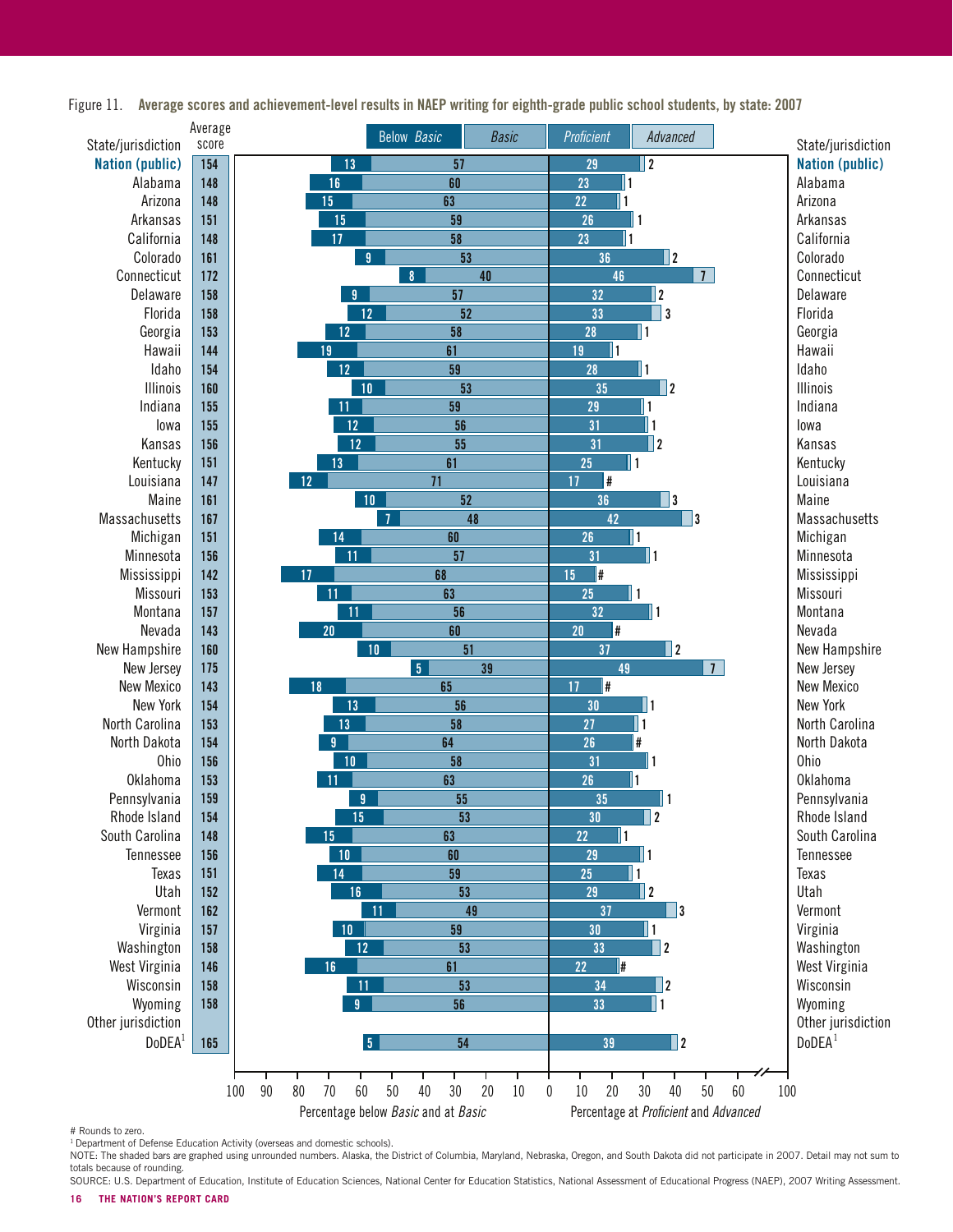Table 5. Average scores in NAEP writing for eighth-grade public school students, by state: 1998, 2002, and 2007

| State/jurisdiction             | 1998     | 2002             | 2007 |
|--------------------------------|----------|------------------|------|
| Nation (public) <sup>1</sup>   | $148*$   | $152*$           | 154  |
| Alabama                        | $144*$   | $142*$           | 148  |
| Alaska                         |          |                  |      |
| Arizona                        | $143*$   | $141*$           | 148  |
| Arkansas                       | $137*$   | $142*$           | 151  |
| California                     | $141*$   | 144              | 148  |
| Colorado                       | $151*$   |                  | 161  |
| Connecticut                    | $165*$   | $164*$           | 172  |
| Delaware                       | $144*$   | 159              | 158  |
| Florida                        | $142*$   | $154*$           | 158  |
| Georgia                        | $146*$   | $147*$           | 153  |
| Hawaii                         | $135*$   | $138*$           | 144  |
| Idaho                          |          | $151*$           | 154  |
| <b>Illinois</b>                |          |                  | 160  |
| Indiana                        |          | $150^{\star}$    | 155  |
| lowa                           |          |                  | 155  |
| Kansas                         |          | 155              | 156  |
| Kentucky                       | $146*$   | 149              | 151  |
| Louisiana                      | $136*$   | $142*$           | 147  |
| Maine                          | $155*$   | $157*$           | 161  |
| Maryland                       | 147      | 157              |      |
| <b>Massachusetts</b>           | $155*$   | 163              | 167  |
| Michigan                       |          | 147              | 151  |
| Minnesota                      | 148*     |                  | 156  |
| Mississippi                    | $134*$   | 141              | 142  |
| Missouri                       | $142*$   | 151              | 153  |
| Montana                        | $150*$   | $152*$           | 157  |
| Nebraska                       |          | 156              |      |
| Nevada                         | $140*$   | $137*$           | 143  |
| New Hampshire                  | $\equiv$ | $\frac{1}{2}$    | 160  |
| New Jersey                     |          |                  | 175  |
| New Mexico                     | 141      | 140              | 143  |
| New York                       | 146*     | 151              | 154  |
| North Carolina                 | 150      | $157*$           | 153  |
| North Dakota                   |          | $147*$           | 154  |
| Ohio                           |          | 160              | 156  |
| <b>Oklahoma</b>                | 152      | 150              | 153  |
| Oregon                         | 149      | 155              |      |
| Pennsylvania                   |          | $154*$           | 159  |
| Rhode Island                   | 148*     | $151*$           | 154  |
| South Carolina                 | $140*$   | 146              | 148  |
| South Dakota                   |          |                  |      |
| Tennessee                      | 148*     | $148*$           | 156  |
| Texas                          | 154      | 152              | 151  |
| Utah                           | $143*$   | $143*$           | 152  |
| Vermont                        |          | 163              | 162  |
| Virginia                       | $153*$   | $\overline{157}$ | 157  |
| Washington                     | $148*$   | 155              | 158  |
| West Virginia                  | 144      | 144              | 146  |
| Wisconsin                      | $153*$   |                  | 158  |
|                                |          | $151*$           |      |
| Wyoming<br>Other jurisdictions | $146*$   |                  | 158  |
| District of Columbia           | 126      | 128              |      |
| DoDEA <sup>2</sup>             | $157*$   | $162*$           | 165  |
|                                |          |                  |      |

— Not available. The state/jurisdiction did not participate or did not meet minimum participation guidelines for reporting.

\* Significantly different ( $p < .05$ ) from 2007 when only one state/jurisdiction or the nation is being examined.

<sup>1</sup> National results for assessments prior to 2002 are based on the national sample, not on aggregated state samples.

<sup>2</sup> Department of Defense Education Activity (overseas and domestic schools). Before 2005, DoDEA overseas and domestic schools were separate jurisdictions in NAEP. Pre-2005 data presented here were recalculated for comparability.

SOURCE: U.S. Department of Education, Institute of Education Sciences, National Center for Education Statistics, National Assessment of Educational Progress (NAEP), 1998, 2002, and 2007 Writing Assessments.

#### **FOR MORE INFORMATION...**

**State Comparison Tool** orders states by students' performance overall and by student groups both within an assessment year and based on changes across years (http://nces.ed.gov/ [nationsreportcard/nde/statecomp\).](http://nces.ed.gov/nationsreportcard/nde/statecomp)

**State Profiles** provide information on each state's school and student populations and a summary of its NAEP results [\(http://nces.ed.gov/nationsreportcard/](http://nces.ed.gov/nationsreportcard/states) states).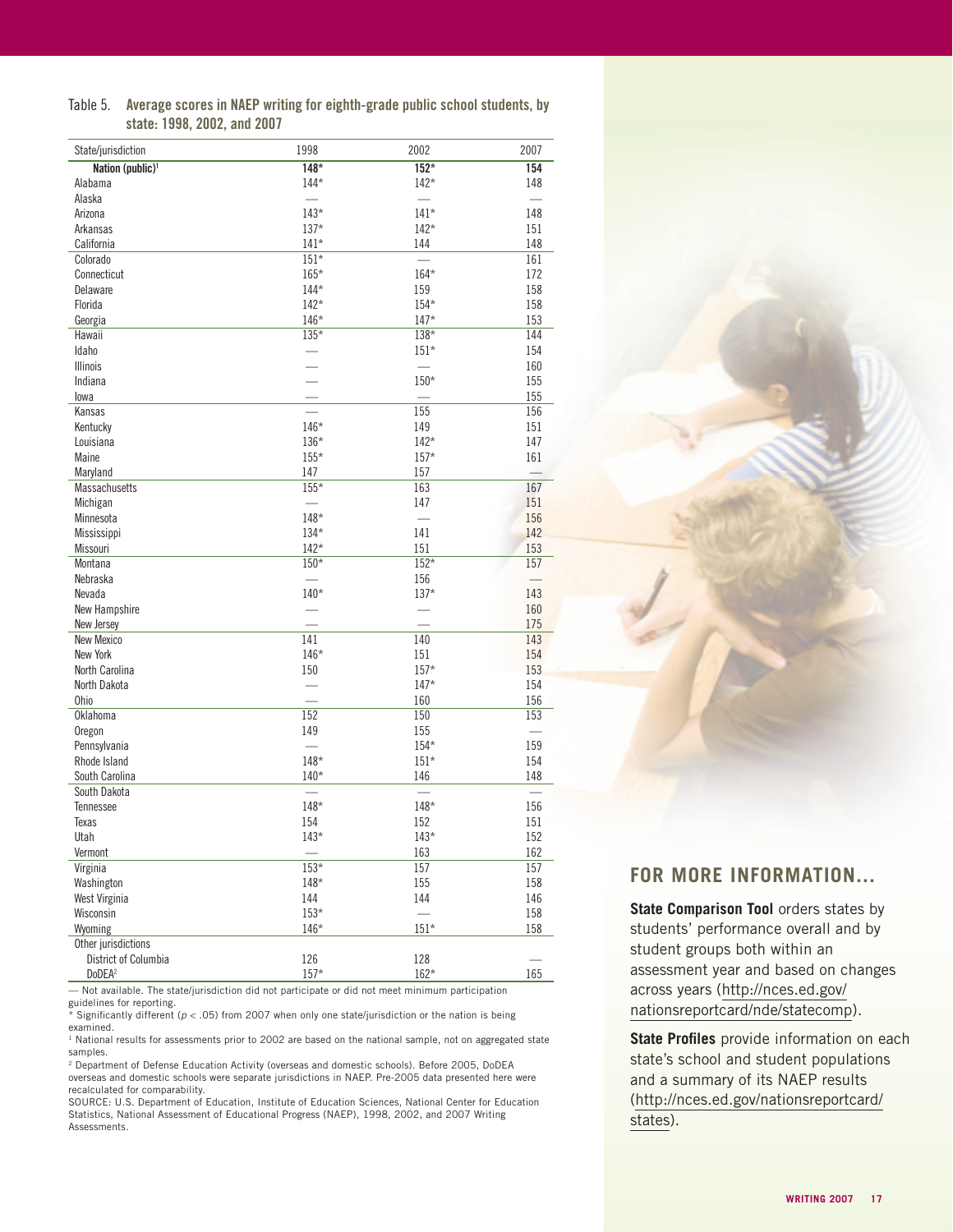Table 6. Percentage of eighth-grade public school students and average scores in NAEP writing for selected student groups, by state: 2007

|                                | Race/ethnicity            |                          |                           |                          |                           |                        |                                  |                          |                                   |                                     |
|--------------------------------|---------------------------|--------------------------|---------------------------|--------------------------|---------------------------|------------------------|----------------------------------|--------------------------|-----------------------------------|-------------------------------------|
|                                | White                     |                          | Black                     |                          | Hispanic                  |                        | Asian/Pacific Islander           |                          | American Indian/<br>Alaska Native |                                     |
| State/jurisdiction             | Percentage<br>of students | Average<br>scale score   | Percentage<br>of students | Average<br>scale score   | Percentage<br>of students | Average<br>scale score | Percentage<br>of students        | Average<br>scale score   | Percentage<br>of students         | Average<br>scale score              |
| Nation (public)                | 58                        | 162                      | 17                        | 140                      | 19                        | 141                    | 5                                | 166                      | $\mathbf{1}$                      | 143                                 |
| Alabama                        | 61                        | 157                      | 36                        | 132                      | $\sqrt{2}$                | $\ddagger$             | $\mathbf{1}$                     | $\ddagger$               | $\#$                              | $\ddagger$                          |
| Alaska                         | $\overline{\phantom{0}}$  |                          |                           |                          |                           |                        |                                  |                          |                                   |                                     |
| Arizona                        | 46                        | 160                      | 6                         | 143                      | 39                        | 136                    | $\sqrt{3}$                       | 169                      | $\overline{7}$                    | 133                                 |
| Arkansas                       | 67                        | 156                      | 24                        | 138                      | $\overline{7}$            | 141                    | $\mathbf{1}$                     | $\ddagger$               | $\#$                              | $\ddagger$                          |
| California                     | 31                        | 161                      | $\overline{7}$            | 138                      | 48                        | 137                    | 12                               | 164                      | $\mathbf{1}$                      | 136                                 |
| Colorado                       | 62                        | 170                      | $\overline{7}$            | 145                      | 27                        | 142                    | 3                                | 173                      | 1                                 | $\ddagger$                          |
| Connecticut                    | 69                        | 181                      | 12                        | 150                      | 15                        | 147                    | $\sqrt{3}$                       | 173                      | $\#$                              | $\ddagger$                          |
| Delaware                       | 55                        | 167                      | 35                        | 147                      | 8                         | 142                    | $\sqrt{3}$                       | 177                      | #                                 | $\ddagger$                          |
| Florida                        | 49<br>48                  | 167<br>162               | 22<br>43                  | 144<br>144               | 23<br>$6\phantom{1}6$     | 150<br>142             | $\overline{c}$<br>$\overline{2}$ | 170                      | #                                 | $\ddagger$                          |
| Georgia<br>Hawaii              | $\overline{14}$           | 150                      | $\overline{2}$            | 140                      | $\overline{3}$            | 137                    | 69                               | $\ddagger$<br>143        | #<br>$\mathbf{1}$                 | $\ddagger$<br>$\overline{\ddagger}$ |
| Idaho                          | 83                        | 157                      | $\mathbf 1$               | $\ddagger$               | 13                        | 136                    | $\mathbf{1}$                     | $\ddagger$               | $\overline{c}$                    | $\ddagger$                          |
| Illinois                       | 58                        | 169                      | 19                        | 142                      | 18                        | 143                    | $\sqrt{4}$                       | 180                      | #                                 | $\ddagger$                          |
| Indiana                        | 78                        | 158                      | 12                        | 140                      | $\boldsymbol{6}$          | 139                    | $\mathbf{1}$                     | $\ddagger$               | #                                 | $\ddagger$                          |
| lowa                           | 87                        | 157                      | $\overline{5}$            | 134                      | 5                         | 133                    | $\overline{2}$                   | 173                      | #                                 | $\ddagger$                          |
| Kansas                         | 76                        | 160                      | 8                         | 140                      | 11                        | 138                    | $\overline{2}$                   | $\ddagger$               | $\mathbf{1}$                      | $\ddagger$                          |
| Kentucky                       | 86                        | 153                      | 10                        | 141                      | $\overline{c}$            | $\ddagger$             | $\mathbf{1}$                     | $\ddagger$               | $\#$                              | $\ddagger$                          |
| Louisiana                      | 52                        | 153                      | 44                        | 139                      | $\overline{c}$            | $\ddagger$             | $\mathbf{1}$                     | $\ddagger$               | $\mathbf{1}$                      | $\ddagger$                          |
| Maine                          | 96                        | 161                      | $\overline{c}$            | $\ddagger$               | 1                         | $\ddagger$             | $\mathbf{1}$                     | $\ddagger$               | #                                 | $\ddagger$                          |
| Maryland                       | <u>e</u>                  | $\overline{\phantom{0}}$ |                           |                          |                           |                        |                                  |                          |                                   |                                     |
| Massachusetts                  | $\overline{74}$           | 173                      | 9                         | 146                      | 10                        | 138                    | $\overline{5}$                   | 175                      | $\#$                              | $\overline{\ddagger}$               |
| Michigan                       | 75                        | 156                      | 19                        | 132                      | 3                         | 135                    | $\sqrt{2}$                       | $\ddagger$               | 1                                 | $\ddagger$                          |
| Minnesota                      | 80                        | 160                      | $\overline{7}$            | 133                      | 4                         | 140                    | $\boldsymbol{6}$                 | 153                      | $\overline{c}$                    | 135                                 |
| Mississippi                    | 46                        | 151                      | 52                        | 134                      | 1                         | $\ddagger$             | $\mathbf{1}$                     | $\ddagger$               | #                                 | $\ddagger$                          |
| Missouri                       | 77                        | 156                      | 19                        | 140                      | 3                         | 142                    | $\sqrt{2}$                       | $\ddagger$               | #                                 | $\ddagger$                          |
| Montana                        | 85                        | 160                      | $1\,$                     | $\ddagger$               | $\overline{2}$            | $\ddagger$             | $\mathbf{1}$                     | $\overline{\ddagger}$    | 11                                | 133                                 |
| Nebraska                       | $\overline{\phantom{0}}$  | $\frac{1}{2}$            | $\equiv$                  | $\overline{\phantom{0}}$ |                           |                        |                                  | $\overline{\phantom{0}}$ |                                   | $\sim$                              |
| Nevada                         | 45                        | 152                      | 11                        | 134                      | 35                        | 132                    | $\,8\,$                          | 151                      | $\overline{2}$                    | $\ddagger$                          |
| New Hampshire                  | 94                        | 161                      | $\mathbf{1}$              | $\ddagger$               | 3                         | 140                    | $\overline{2}$                   | $\ddagger$               | $\#$                              | $\ddagger$                          |
| New Jersey                     | 58                        | 184                      | 16                        | 152                      | 18                        | 162                    | $\,8\,$                          | 191                      | $\#$                              | $\ddagger$                          |
| <b>New Mexico</b>              | $\overline{31}$           | 153                      | $\sqrt{2}$                | $\ddagger$               | 53                        | 138                    | $\overline{2}$                   | $\ddagger$               | 12                                | 136                                 |
| New York                       | 56                        | 161                      | 19                        | 140                      | 18                        | 140                    | $\overline{7}$                   | 170                      | $\#$                              | $\ddagger$                          |
| North Carolina                 | 57                        | 162                      | 29                        | 138                      | $\overline{7}$            | 138                    | $\sqrt{2}$                       | 164                      | $\mathbf{1}$                      | 145                                 |
| North Dakota                   | 89                        | 155                      | $\mathbf{1}$              | $\ddagger$               | 1                         | $\ddagger$             | $\mathbf{1}$                     | $\ddagger$               | 8                                 | 135                                 |
| Ohio                           | 76                        | 160                      | 19                        | 138                      | $\overline{c}$            | 141                    | $\mathbf{1}$                     | $\ddagger$               | $\#$                              | $\ddagger$                          |
| Oklahoma                       | 60                        | 156                      | $\boldsymbol{9}$          | 141                      | 8                         | 143                    | $\overline{2}$                   | $\overline{\ddagger}$    | 20                                | 151                                 |
| Oregon<br>Pennsylvania         | 76                        | 164                      | 15                        | 138                      | 6                         | 145                    | $\sqrt{3}$                       | 170                      | $\#$                              | $\ddagger$                          |
|                                | 71                        | 162                      |                           | 136                      | 17                        |                        | 3                                |                          | $\#$                              | $\ddagger$                          |
| Rhode Island<br>South Carolina | 55                        | 156                      | 8<br>39                   | 137                      | 4                         | 128<br>140             | $\mathbf{1}$                     | 160<br>$\ddagger$        | $\#$                              | $\ddagger$                          |
| South Dakota                   | $\overline{\phantom{0}}$  |                          | $\overline{\phantom{0}}$  |                          |                           |                        |                                  |                          |                                   | $\qquad \qquad -$                   |
| Tennessee                      | 68                        | 161                      | 26                        | 144                      | 5                         | 147                    | $\mathbf{1}$                     | $\ddagger$               | $\#$                              | $\ddagger$                          |
| Texas                          | 37                        | 165                      | 16                        | 142                      | 44                        | 142                    | $\sqrt{3}$                       | 167                      | $\#$                              | $\ddagger$                          |
| Utah                           | 81                        | 156                      | 1                         | $\ddagger$               | 13                        | 128                    | 3                                | 157                      | 2                                 | $\ddagger$                          |
| Vermont                        | 95                        | 162                      | $\overline{2}$            | $\ddagger$               | $\mathbf{1}$              | $\ddagger$             | $\mathbf{1}$                     | $\ddagger$               | 1                                 | $\ddagger$                          |
| Virginia                       | 61                        | 163                      | $\overline{27}$           | 142                      | 6                         | 145                    | $\overline{4}$                   | 173                      | $\#$                              | $\ddagger$                          |
| Washington                     | 69                        | 162                      | 6                         | 150                      | 13                        | 139                    | $10\,$                           | 162                      | $\overline{c}$                    | 138                                 |
| West Virginia                  | 93                        | 147                      | $\sqrt{5}$                | 136                      | $\mathbf{1}$              | $\ddagger$             | $\mathbf{1}$                     | $\ddagger$               | #                                 | $\ddagger$                          |
| Wisconsin                      | 80                        | 162                      | $10\,$                    | 131                      | $\boldsymbol{6}$          | 149                    | $\sqrt{3}$                       | 167                      | 1                                 | $\ddagger$                          |
| Wyoming                        | 85                        | 160                      | $\mathbf{1}$              | $\ddagger$               | $10\,$                    | 153                    | $\mathbf{1}$                     | $\ddagger$               | 4                                 | 127                                 |
| Other jurisdictions            |                           |                          |                           |                          |                           |                        |                                  |                          |                                   |                                     |
| District of Columbia           |                           |                          |                           |                          |                           |                        |                                  |                          |                                   |                                     |
| DoDEA <sup>1</sup>             | 47                        | 167                      | 18                        | 155                      | 14                        | 165                    | 8                                | 172                      | $\mathbf{1}$                      | $\ddagger$                          |

See notes at end of table.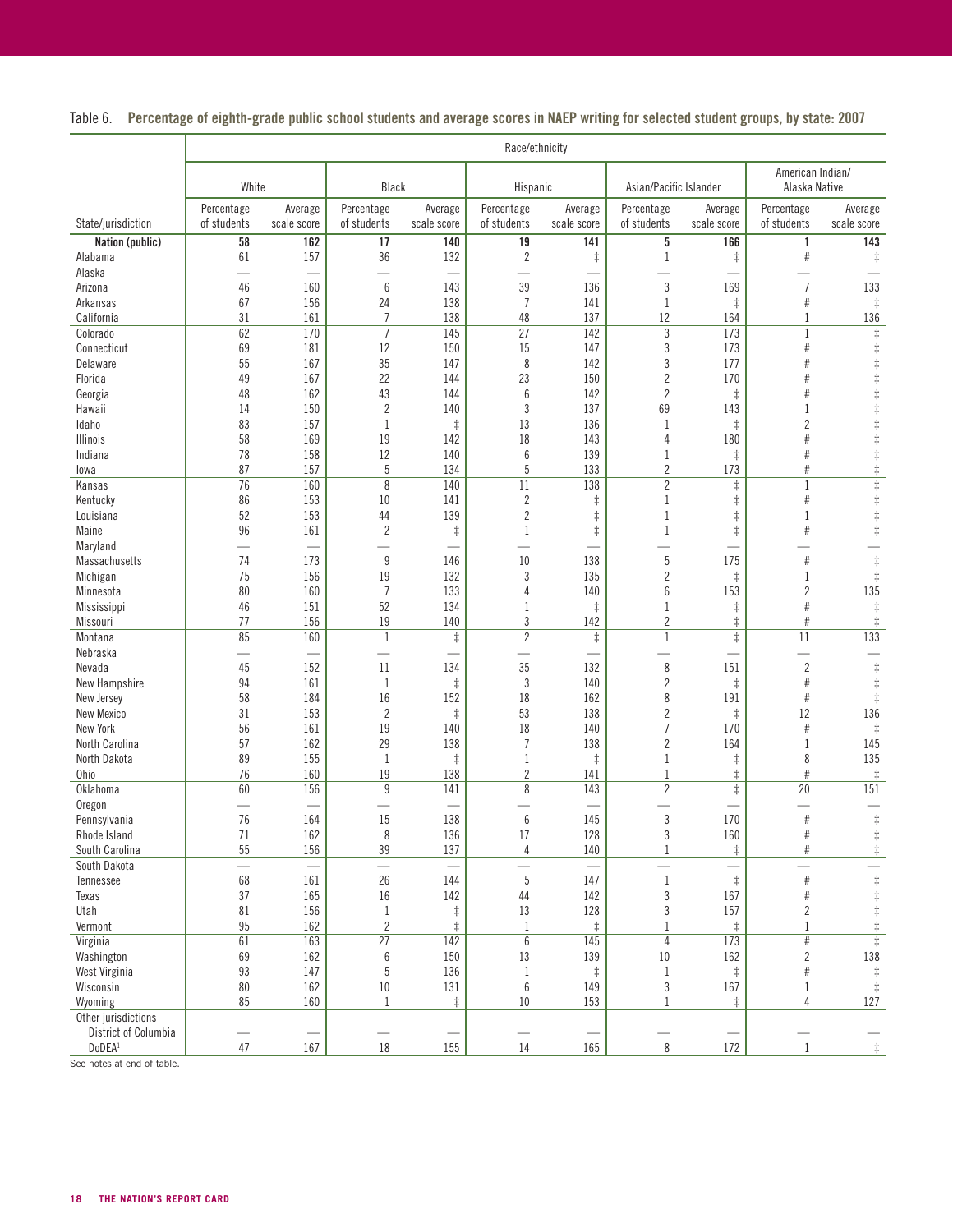|                      | Eligibility for free/reduced-price school lunch |                        |                           | Gender                 |                           |                        |                           |                        |
|----------------------|-------------------------------------------------|------------------------|---------------------------|------------------------|---------------------------|------------------------|---------------------------|------------------------|
|                      | Eligible                                        |                        | Not eligible              |                        | Male                      |                        | Female                    |                        |
| State/jurisdiction   | Percentage<br>of students                       | Average<br>scale score | Percentage<br>of students | Average<br>scale score | Percentage<br>of students | Average<br>scale score | Percentage<br>of students | Average<br>scale score |
| Nation (public)      | 41                                              | 141                    | 58                        | 164                    | 51                        | 144                    | 49                        | 164                    |
| Alabama              | 50                                              | 135                    | 50                        | 160                    | 50                        | 138                    | 50                        | 157                    |
| Alaska               |                                                 |                        | $\overline{\phantom{0}}$  |                        |                           |                        |                           |                        |
| Arizona              | 44                                              | 136                    | 53                        | 157                    | 51                        | 139                    | 49                        | 157                    |
| Arkansas             | 53                                              | 141                    | 47                        | 161                    | 52                        | 139                    | 48                        | 164                    |
| California           | 47                                              | 136                    | 49                        | 159                    | 52                        | 139                    | 48                        | 157                    |
| Colorado             | 36                                              | 143                    | 64                        | 171                    | 50                        | 152                    | 50                        | 169                    |
| Connecticut          | 27                                              | 149                    | 73                        | 181                    | 51                        | 163                    | 49                        | 181                    |
| Delaware             | 32                                              | 146                    | 67                        | 165                    | 49                        | 151                    | 51                        | 166                    |
| Florida              | 43                                              | 146                    | 57                        | 167                    | 50                        | 147                    | 50                        | 169                    |
| Georgia              | 47                                              | 141                    | 53                        | 165                    | 48                        | 143                    | 52                        | 164                    |
| Hawaii               | 41                                              | 132                    | 59                        | 151                    | $\overline{53}$           | 134                    | $\overline{47}$           | 155                    |
| Idaho                | 38                                              | 144                    | 60                        | 160                    | 53                        | 143                    | 47                        | 167                    |
| <b>Illinois</b>      | 40                                              | 142                    | 60                        | 172                    | 51                        | 150                    | 49                        | 170                    |
| Indiana              | 35                                              | 142                    | 65                        | 161                    | 50                        | 144                    | 50                        | 165                    |
| lowa                 | 31                                              | 140                    | 69                        | 161                    | 52                        | 143                    | 48                        | 167                    |
| Kansas               | 36                                              | 142                    | 64                        | 164                    | 50                        | 144                    | 50                        | 168                    |
|                      |                                                 |                        |                           |                        |                           |                        |                           |                        |
| Kentucky             | 47                                              | 141                    | 53                        | 160                    | 50                        | 142                    | 50                        | 161                    |
| Louisiana            | 60                                              | 140                    | 40                        | 157                    | 52                        | 138                    | 48                        | 156                    |
| Maine                | 34                                              | 150                    | 66                        | 167                    | 51                        | 149                    | 49                        | 174                    |
| Maryland             |                                                 |                        |                           |                        |                           |                        |                           |                        |
| Massachusetts        | 27                                              | 146                    | 73                        | 174                    | 52                        | 157                    | 48                        | 178                    |
| Michigan             | 32                                              | 137                    | 68                        | 158                    | 50                        | 140                    | 50                        | 162                    |
| Minnesota            | 28                                              | 140                    | 71                        | 162                    | 50                        | 144                    | 50                        | 168                    |
| Mississippi          | 66                                              | 136                    | 32                        | 153                    | 49                        | 132                    | 51                        | 152                    |
| Missouri             | 37                                              | 141                    | 62                        | 160                    | 51                        | 143                    | 49                        | 163                    |
| Montana              | 35                                              | 143                    | 64                        | 164                    | 52                        | 145                    | 48                        | 169                    |
| Nebraska             |                                                 |                        |                           |                        |                           |                        |                           |                        |
| Nevada               | 37                                              | 132                    | 60                        | 151                    | 51                        | 131                    | 49                        | 156                    |
| New Hampshire        | 17                                              | 143                    | 80                        | 164                    | 52                        | 149                    | 48                        | 173                    |
| New Jersey           | 26                                              | 155                    | 72                        | 183                    | 50                        | 168                    | 50                        | 183                    |
| New Mexico           | 62                                              | 137                    | 37                        | 153                    | 48                        | 133                    | 52                        | 152                    |
| New York             | 47                                              | 145                    | 51                        | 164                    | 50                        | 145                    | 50                        | 163                    |
| North Carolina       | 44                                              | 141                    | 55                        | 163                    | 51                        | 142                    | 49                        | 164                    |
| North Dakota         | 27                                              | 145                    | 73                        | 157                    | 51                        | 142                    | 49                        | 166                    |
| Ohio                 | 32                                              | 140                    | 66                        | 163                    | 52                        | 147                    | 48                        | 166                    |
| Oklahoma             | 48                                              | 146                    | 52                        | 159                    | $\overline{51}$           | 143                    | 49                        | 162                    |
| Oregon               |                                                 |                        |                           |                        |                           |                        |                           |                        |
|                      | 30                                              | 144                    | 70                        | 166                    | 51                        | 151                    | 49                        | 168                    |
| Pennsylvania         |                                                 |                        |                           |                        |                           |                        |                           |                        |
| Rhode Island         | 31                                              | 136                    | 69                        | 162                    | 50                        | 143                    | 50                        | 165                    |
| South Carolina       | 50                                              | 139                    | $50\,$                    | 157                    | 49                        | 137                    | $51\,$                    | 159                    |
| South Dakota         | $\overline{\phantom{0}}$                        |                        | $\overline{\phantom{0}}$  |                        | $\overline{\phantom{a}}$  |                        | $\overline{\phantom{a}}$  |                        |
| Tennessee            | 45                                              | 146                    | 55                        | 165                    | 51                        | 146                    | 49                        | 167                    |
| Texas                | 50                                              | 140                    | 50                        | 162                    | 51                        | 142                    | 49                        | 160                    |
| Utah                 | 32                                              | 139                    | 67                        | 158                    | 52                        | 140                    | 48                        | 165                    |
| Vermont              | 28                                              | 144                    | 72                        | 168                    | 53                        | 149                    | 47                        | 176                    |
| Virginia             | $\overline{27}$                                 | 141                    | $\overline{73}$           | 163                    | 51                        | 146                    | 49                        | 168                    |
| Washington           | 34                                              | 144                    | 64                        | 166                    | 52                        | 146                    | 48                        | 170                    |
| West Virginia        | 47                                              | 137                    | 53                        | 155                    | 50                        | 133                    | 50                        | 159                    |
| Wisconsin            | 29                                              | 142                    | 69                        | 164                    | 51                        | 146                    | 49                        | 170                    |
| Wyoming              | 29                                              | 145                    | 71                        | 163                    | 52                        | 146                    | 48                        | 171                    |
| Other jurisdictions  |                                                 |                        |                           |                        |                           |                        |                           |                        |
| District of Columbia |                                                 |                        |                           |                        |                           |                        |                           |                        |
| DoDEA <sup>1</sup>   | $\#$                                            | $\ddagger$             | #                         | $\ddagger$             | 53                        | 156                    | 47                        | 175                    |

#### Table 6. Percentage of eighth-grade public school students and average scores in NAEP writing for selected student groups, by state: 2007—Continued

— Not available. The state/jurisdiction did not participate.

# Rounds to zero.

‡ Reporting standards not met. Sample size is insufficient to permit a reliable estimate.<br><sup>1</sup> Department of Defense Education Activity (overseas and domestic schools).

NOTE: Black includes African American, Hispanic includes Latino, and Pacific Islander includes Native Hawaiian. Race categories exclude Hispanic origin. Results are not shown for students whose race/ethnicity was unclassified and for students whose eligibility for free/reduced-price school lunch was not available. Detail may not sum to totals because of rounding.

SOURCE: U.S. Department of Education, Institute of Education Sciences, National Center for Education Statistics, National Assessment of Educational Progress (NAEP), 2007 Writing Assessment.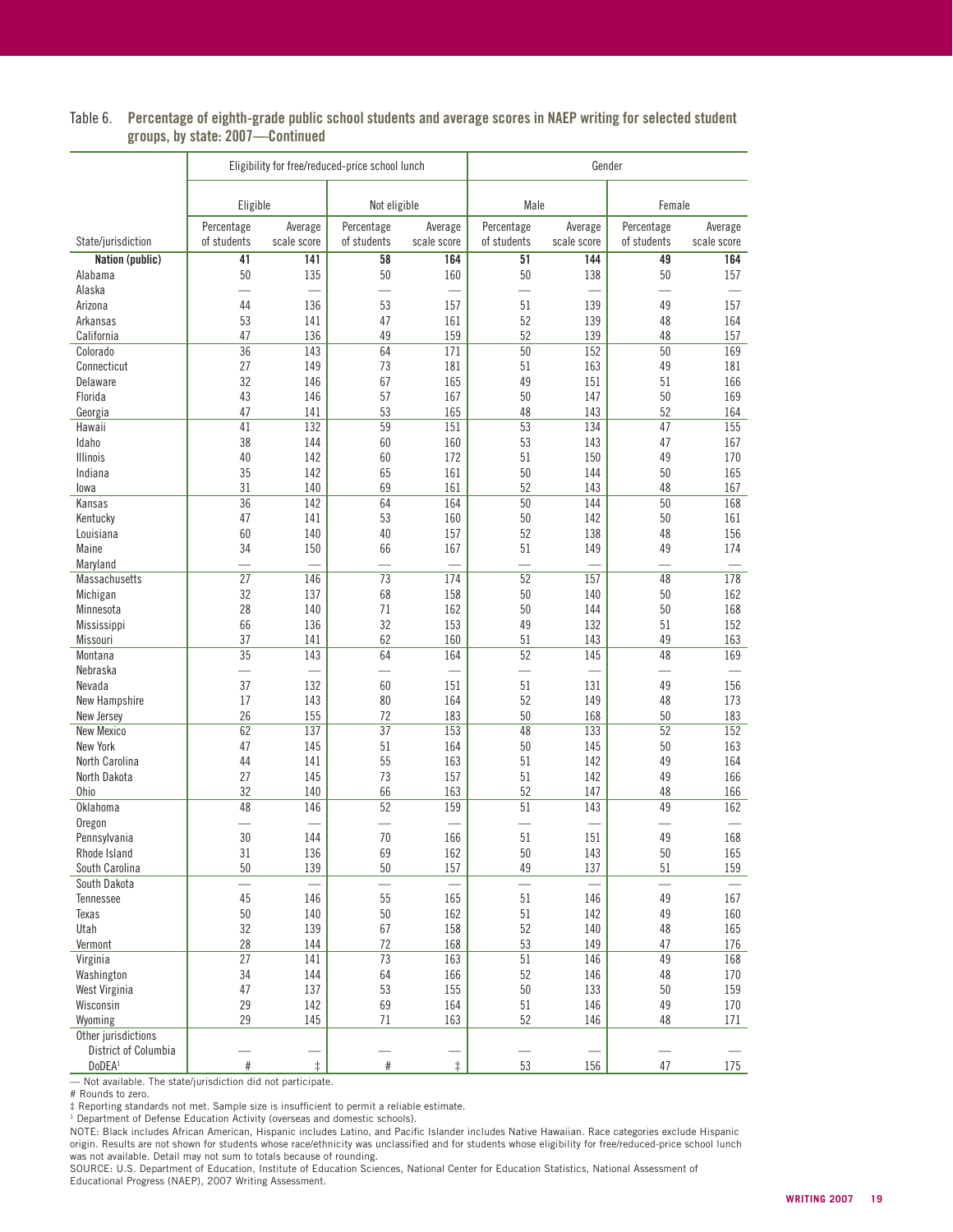# Urban District Results at Grade 8

Among the four districts with results for both 2002 and 2007, students in Atlanta, Chicago, and Los Angeles demonstrated increased writing ability. There was no significant score change in Houston.

# **Most districts perform comparably to or higher than large central cities but below the nation**

Students in Charlotte scored higher than public school students in large central cities in 2007, while scores for students in Cleveland and Los Angeles were lower (table 7). Scores in the remaining seven districts were not significantly different from large central cities. The full names of the 10 participating districts are presented in table 7, while abbreviated versions are used in the tables and figures that follow.

Compared to the performance of public school students in the nation in 2007, the average scores in almost all the participating districts were lower. The one exception was Charlotte, where the score was not significantly different from the national score. **Exercise 2018** Contract and a score and a score of the interval of the jurisdiction did not participate.

| Table 7. | Average scores in NAEP writing for eighth-grade public   |
|----------|----------------------------------------------------------|
|          | school students in urban districts versus the nation and |
|          | large central cities: 2002 and 2007                      |

| Jurisdiction                               | 2002         | 2007         |
|--------------------------------------------|--------------|--------------|
| Nation (public)                            | $152*$       | $154*$       |
| Large central city                         | $139**$      | $145**$      |
| Atlanta City School District               | $130^{*,**}$ | $145***$     |
| Austin Independent School District         |              | $146**$      |
| <b>Boston School District</b>              |              | $149**$      |
| <b>Charlotte-Mecklenburg Schools</b>       |              | $155*$       |
| City of Chicago School District 299        | $136***$     | $146***$     |
| <b>Cleveland Municipal School District</b> |              | $133^{*,**}$ |
| District of Columbia                       | $128^{*,**}$ |              |
| Houston Independent School District        | $138***$     | $143**$      |
| Los Angeles Unified School District        | 128*,**      | $137^{*,**}$ |
| New York City Public Schools               | $\ddagger$   | $146***$     |
| San Diego Unified School District          |              | $147**$      |

‡ Reporting standards not met. New York City did not meet minimum participation guidelines for reporting in 2002.

\* Significantly different ( $p < .05$ ) from large central city public schools.

\*\* Significantly different ( $p < .05$ ) from nation (public schools).

SOURCE: U.S. Department of Education, Institute of Education Sciences, National Center for Education Statistics, National Assessment of Educational Progress (NAEP), 2002 and 2007 Trial Urban District Writing Assessments.

# **The NAEP Trial Urban District Assessment**

The results from the NAEP Trial Urban District Assessment (TUDA) make it possible to compare the performance of students in participating urban school districts to public school students in the nation and in large central cities (i.e., cities with populations of 250,000 or more). The comparison with large central cities is made because these students represent a peer group with characteristics that are most similar to the characteristics of students in the 10 participating urban districts.

Representative samples of between 900 and 2,000 eighthgraders were assessed in each district. Sample sizes were proportionate to the district enrollment. Students in the TUDA samples were also included in the large central city, state, and national samples.

The five districts participating for the first time in 2007 were Austin, Boston, Charlotte, Cleveland, and San Diego. While results from the 2002 writing assessment were reported for the District of Columbia, after participating in the 2007 NAEP reading and mathematics assessments, the population available to participate in the 2007 writing assessment was too small.

As when interpreting national and state results, differences in exclusion and accommodation rates should be considered when comparing student performance in urban districts. See appendix table A-13 for the percentages of [students accommodated and excluded in each participating](http://nces.ed.gov/nationsreportcard/about/inclusion.asp.)  district. Additional information is available at http://nces. ed.gov/nationsreportcard/about/inclusion.asp.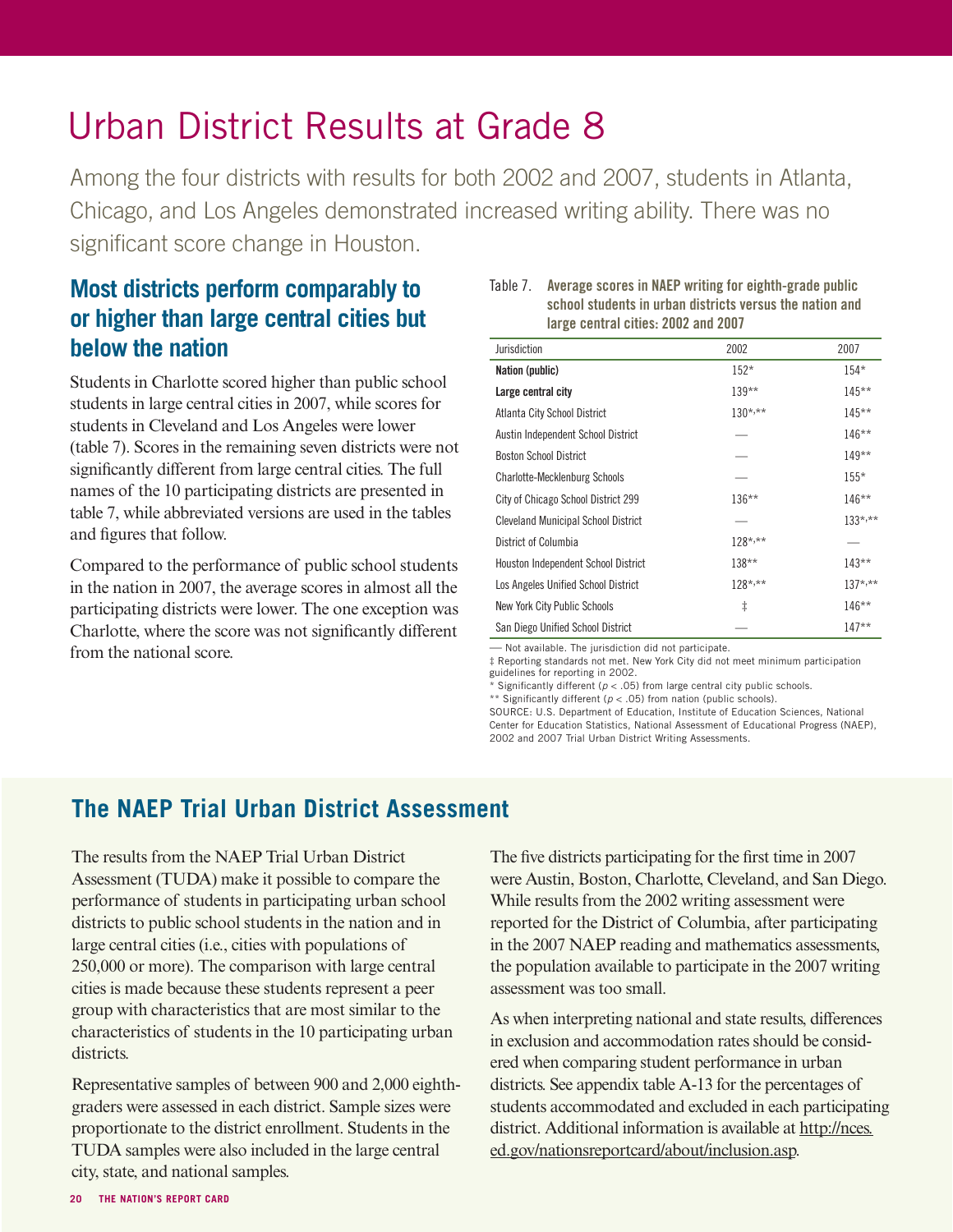# **Most districts surpass or are comparable to large central cities in percentages reaching Proficient**

The percentages of students performing at NAEP achievement levels provide a broader look at the range of student performance in participating urban districts. Looking at the percentages of students who performed at or above *Proficient* in the districts compared with large

central cities shows higher percentages in Austin, Charlotte, and San Diego, and lower percentages in Cleveland and Los Angeles (figure 12). In Atlanta, Boston, Chicago, Houston, and New York City, the percentages were not significantly different from those in large central cities.

Nation (public) **Charlotte** Large central city San Diego 21 <mark>21 52 26 1</mark> 26 1 New York City 20 20 55 24 1 Austin 21 52 20 24 <mark>2</mark> 13 57 29 2 19 **59 21 21** 12 57 29 2 Below Basic Basic Proficient Advanced Compared to large central city, % at<br>or above *Proficient* is higher

Figure 12. Achievement-level results in NAEP writing for eighth-grade public school students, by jurisdiction: 2007

Boston 17 58 23 23 2 Chicago **17 60 22 1** Atlanta 17 64 19 # Houston 19 <mark>19 63 17 17 1</mark> 100 90 80 70 60 50 40 30 20 10 0 10 20 30 40 50 Percent not significantly different  $\begin{array}{|c|c|c|c|}\n\hline\n23 & 64 \\
\hline\n\end{array}$  lower Cleveland **23 8 68 9 #** Los Angeles 23 100

# Rounds to zero.

NOTE: The shaded bars are graphed using unrounded numbers. Detail may not sum to totals because of rounding.

Over time, along with increases in average scores, the percentage of students performing at or above *Proficient* increased from 10 percent in 2002 to 19 percent in 2007 in Atlanta and from 16 to 23 percent in Chicago (figure 13). Note that the percentages of students at or above *Proficient* are based on the addition of unrounded percentages as opposed to the rounded percentages shown in the graph.

The percentages of students performing below the *Basic* level were lower in 2007 than in 2002 for all four participating districts— Atlanta, Chicago, Houston, and Los Angeles (with corresponding increases in percentages at or above *Basic*)*.* Achievement-level results for large central cities showed a similar pattern.

Figure 13. Achievement-level results in NAEP writing for eighth-grade public school students, by selected jurisdictions: 2002 and 2007

![](_page_13_Figure_10.jpeg)

# Rounds to zero.

Significantly different ( $p < .05$ ) from 2007.

NOTE: The shaded bars are graphed using unrounded numbers. Detail may not sum to totals because of rounding. SOURCE: U.S. Department of Education, Institute of Education Sciences, National Center for Education Statistics, National Assessment of Educational Progress (NAEP), 2002 and 2007 Trial Urban District Writing Assessments.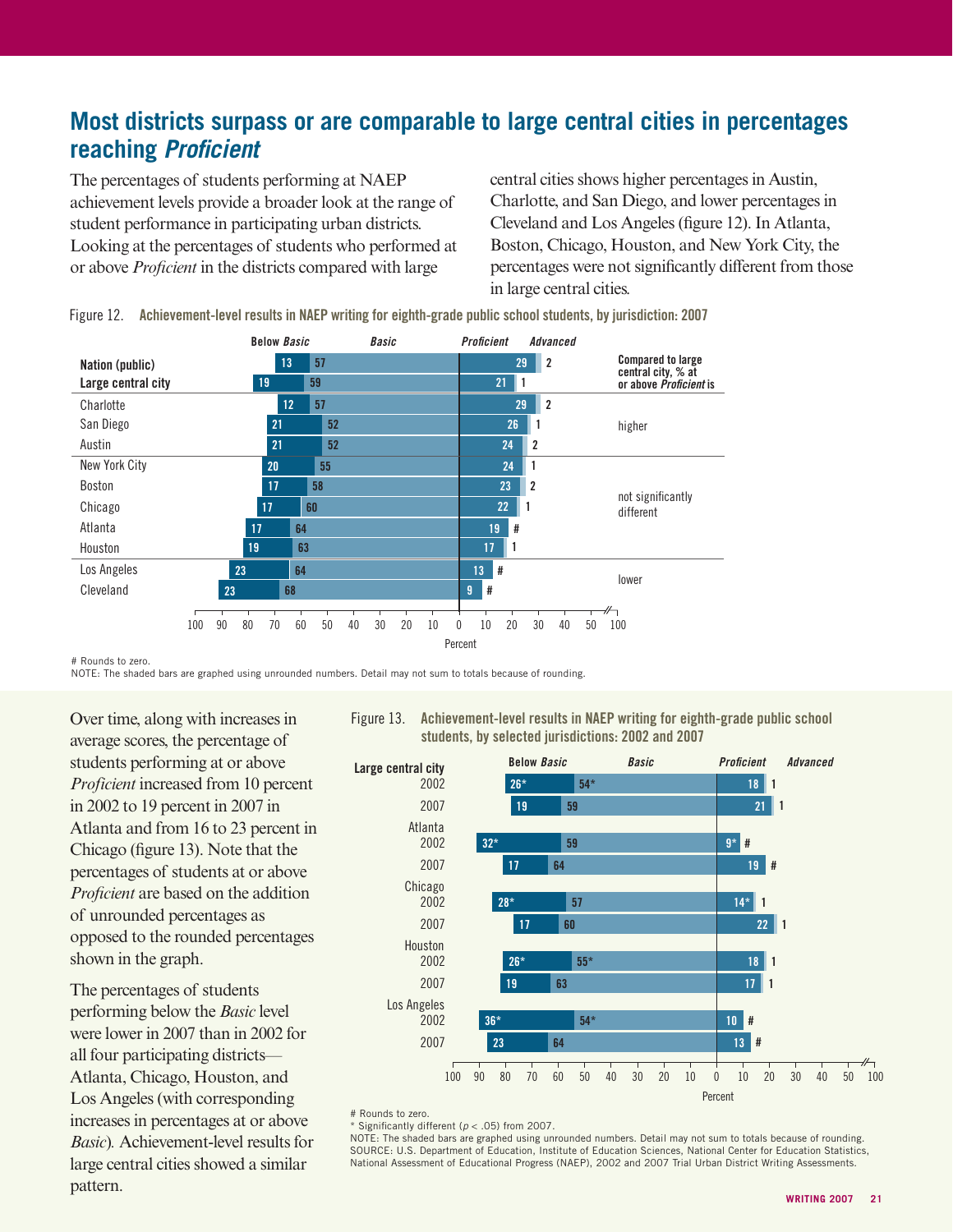# **Two districts gained more than their states since 2002**

Among the three districts for which changes since 2002 could be compared with changes in their home state, two showed greater gains. Atlanta showed a 15-point gain from 2002 to 2007 compared to a 6-point gain in Georgia (figure 14). Los Angeles showed a 9-point gain, while the apparent increase in California was not statistically significant. Because Illinois did not meet participation guidelines for reporting in 2002, the 10-point gain in Chicago could not be compared to its state results.

When the average writing scores for the 10 participating urban districts were compared to those for their home states (presented earlier in this report in table 5), scores in 8 of the districts were 5 to 23 points lower than in their states. Scores for Charlotte and San Diego were not significantly different from those in North Carolina and California, respectively.

Figure 14. Average scores in NAEP writing for eighth-grade public school students, by selected states and urban districts: 2002 and 2007

![](_page_14_Figure_4.jpeg)

‡ Reporting standards not met. Illinois did not meet minimum participation guidelines for reporting in 2002.

\* Significantly different ( $p < .05$ ) from 2007.

SOURCE: U.S. Department of Education, Institute of Education Sciences, National Center for Education Statistics, National Assessment of Educational Progress (NAEP), 2002 and 2007 Trial Urban District Writing Assessments.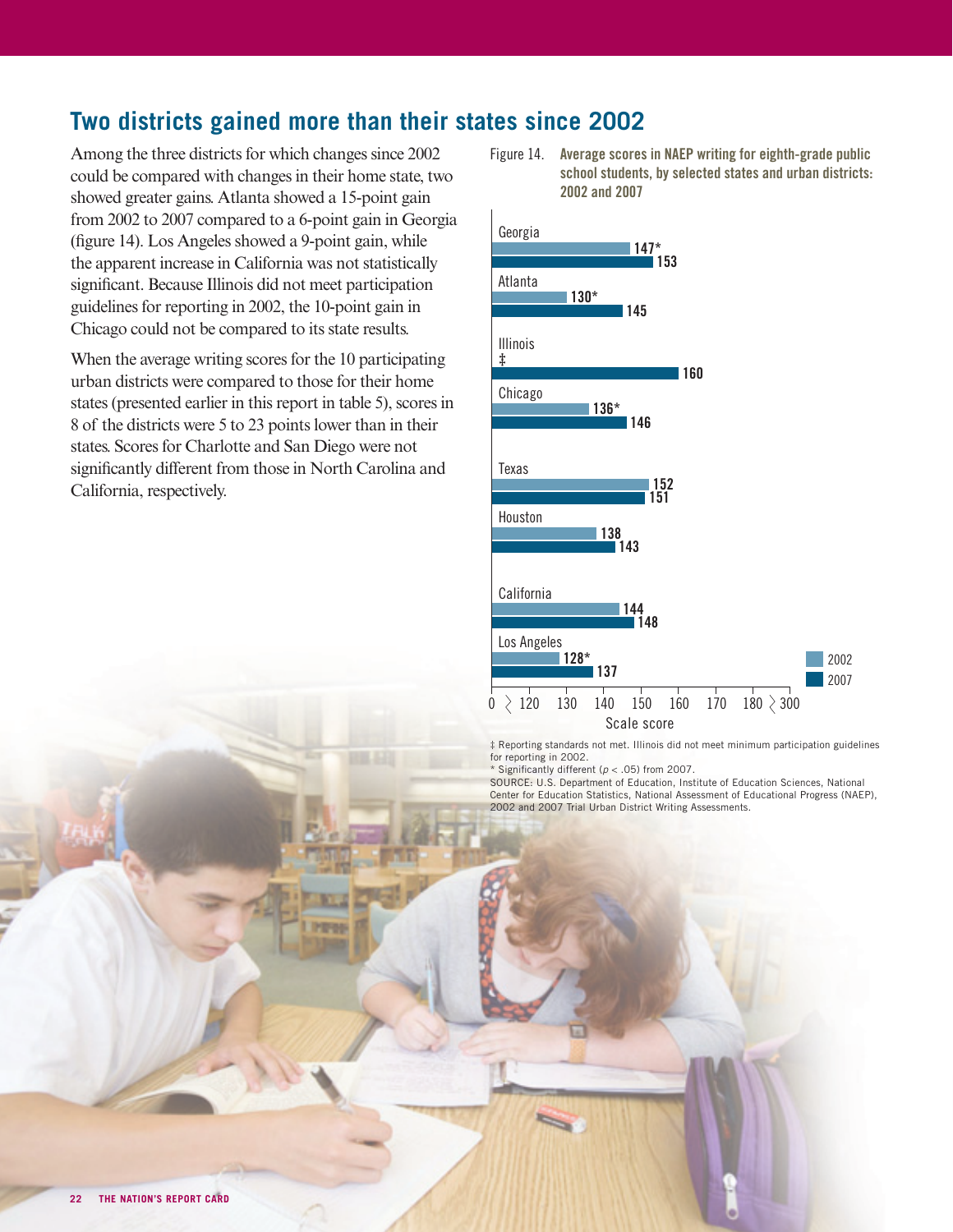# **Gender gaps comparable to large central cities and the nation**

Female students scored 16 to 24 points higher on average than male students in the 10 districts participating in the 2007 writing assessment (table 8). These gaps were comparable to the gaps in the nation and large central cities.

In most districts, scores for both groups were lower than scores for their peers in the nation and comparable to or higher than scores for those in large central cities. In Cleveland and Los Angeles, however, scores for both male and female students were lower than the scores of their peers in large central cities.

Table 8. Average scores and score gaps in NAEP writing for male and female eighth-grade public school students, by iurisdiction: 2007

|                    | Average scale score |              |           |
|--------------------|---------------------|--------------|-----------|
| Jurisdiction       | Male                | Female       | Score gap |
| Nation (public)    | $144*$              | $164*$       | 20        |
| Large central city | $136***$            | $155***$     | 19        |
| Atlanta            | 136**               | $153**$      | 18        |
| Austin             | $135***$            | $157**$      | 21        |
| <b>Boston</b>      | $138**$             | $160^{*,**}$ | 22        |
| Charlotte          | $143*$              | $167*$       | 24        |
| Chicago            | $136***$            | $157**$      | 20        |
| Cleveland          | $124^{*,**}$        | $143^{*,**}$ | 19        |
| Houston            | $135***$            | $150**$      | 16        |
| Los Angeles        | $129^{*,**}$        | $145^{*,**}$ | 16        |
| New York City      | $136***$            | $156***$     | 20        |
| San Diego          | $137**$             | $158**$      | 21        |

\* Significantly different ( $p < .05$ ) from large central city public schools.

\*\* Significantly different ( $p < .05$ ) from nation (public schools).

NOTE: Score gaps reflect the average scores for female students minus the scores for male students and are calculated using unrounded numbers.

Among the four districts with results for both 2002 and 2007, scores increased for both male and female students in Atlanta, Chicago, and Los Angeles (figure 15). In Houston, the average score for male students was higher in 2007 than in 2002, while there was no significant change for female students.

Figure 15. Average scores in NAEP writing for eighth-grade public school students, by selected urban districts and gender: 2002 and 2007

![](_page_15_Figure_10.jpeg)

\* Significantly different ( $p < .05$ ) from 2007.

SOURCE: U.S. Department of Education, Institute of Education Sciences, National Center for Education Statistics, National Assessment of Educational Progress (NAEP), 2002 and 2007 Trial Urban District Writing Assessments.

![](_page_15_Picture_13.jpeg)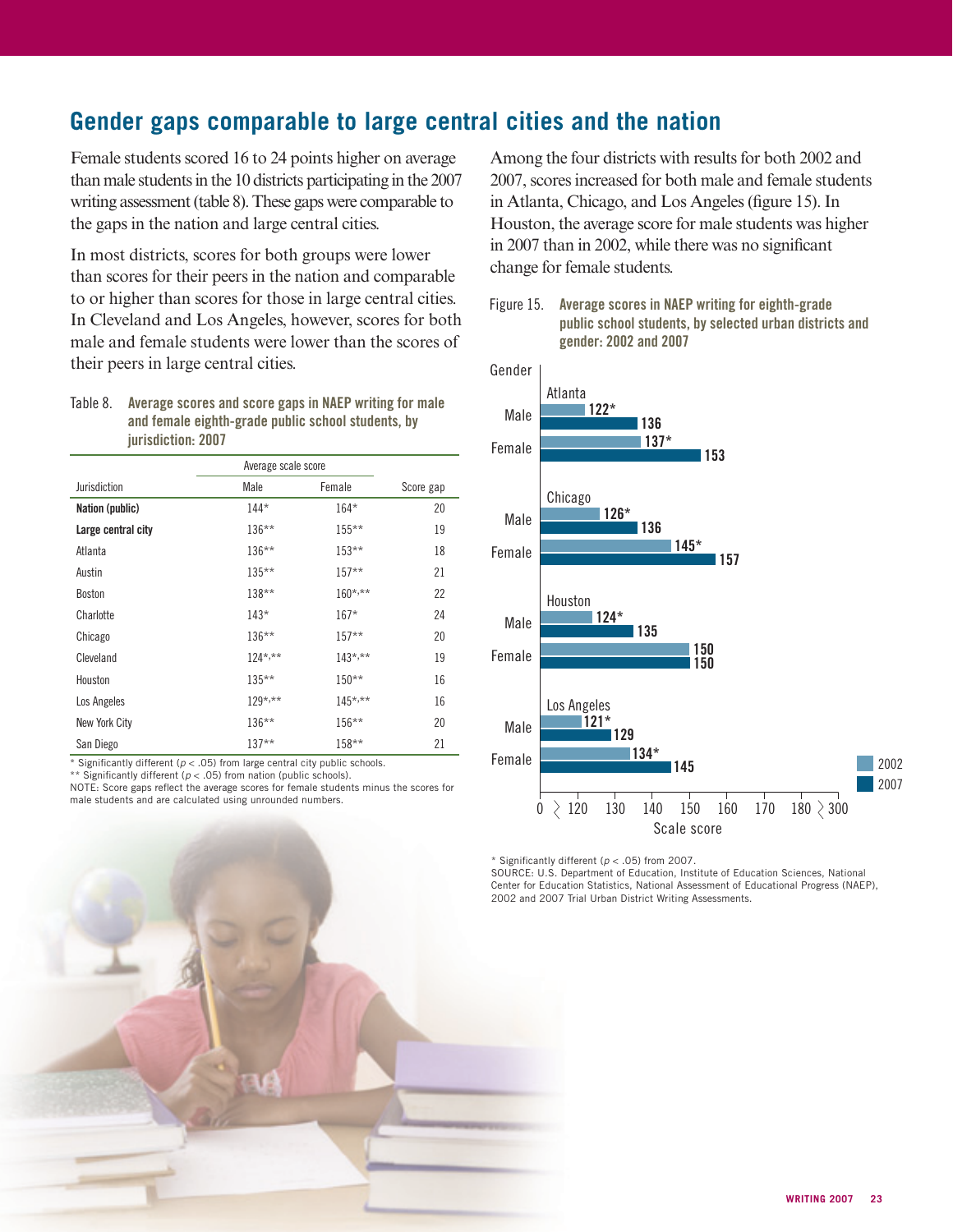# **Black and Hispanic students in many districts perform comparably to peers in the nation**

TUDA districts vary in demographic composition, both from each other and the nation. For example, as shown in table 9, Black students made up 17 percent of eighthgraders in public schools across the nation in 2007, while in the districts the percentages ranged from 10 percent in Los Angeles to 89 percent in Atlanta. Hispanic students made up 19 percent of the eighth-grade public school students in the nation, but in the districts the percentages ranged from 3 percent in Atlanta to 74 percent in Los Angeles.

While overall average scores were generally lower for eighth-graders in the urban districts than in the nation, scores for Black and Hispanic students in many

districts were not significantly different from their peers in the nation, and scores for White and Hispanic students in some districts were higher. In Chicago, the average writing score for Hispanic students was higher than the score for Hispanic students in the nation. The average scores for White students in Austin, Boston, Charlotte, and Houston were higher than the score for White students in the nation. Scores for Black students in most districts were not significantly different from the score for their peers in the nation; however, scores for Black students in Austin, Cleveland, and Los Angeles were lower than in the nation.

Table 9. Percentage of eighth-grade public school students and average scores in NAEP writing for selected race/ethnicity categories, by jurisdiction: 2007

|                    | White                     |                        |                           | Black                  |                           | Hispanic               |                           | Asian/Pacific Islander |  |
|--------------------|---------------------------|------------------------|---------------------------|------------------------|---------------------------|------------------------|---------------------------|------------------------|--|
| Jurisdiction       | Percentage<br>of students | Average<br>scale score | Percentage<br>of students | Average<br>scale score | Percentage<br>of students | Average<br>scale score | Percentage<br>of students | Average<br>scale score |  |
| Nation (public)    | $58*$                     | 162                    | $17*$                     | $140*$                 | $19*$                     | $141*$                 | $5*$                      | $166*$                 |  |
| Large central city | $23***$                   | 162                    | $31***$                   | 138**                  | $37**$                    | $137**$                | $8***$                    | $160**$                |  |
| Atlanta            | $7*, **$                  | 176                    | 89*,**                    | 142                    | $3*, **$                  | $\ddagger$             | $#^{*,**}$                | $\ddagger$             |  |
| Austin             | $32^{*,**}$               | $173^{*,**}$           | $14^{*,**}$               | $130**$                | $52^{*,**}$               | $131***$               | $3*, **$                  | $\ddagger$             |  |
| Boston             | $18^{*,**}$               | $173^{*,**}$           | $40^{*,**}$               | 141                    | $33***$                   | 138                    | $9**$                     | 174                    |  |
| Charlotte          | $34^{*,**}$               | $173^{*,**}$           | 48*,**                    | $144*$                 | $11^{*,**}$               | 142                    | $4*$                      | $\ddagger$             |  |
| Chicago            | $11^{*,**}$               | 170                    | 49*,**                    | 138                    | $37**$                    | $148$ *,**             | $3*$                      | $\ddagger$             |  |
| Cleveland          | $14^{*,**}$               | $142^{*,**}$           | $75^{*,**}$               | $132^{*,**}$           | $9*, **$                  | 133                    | #                         | $\ddagger$             |  |
| Houston            | $8*, **$                  | $171^{*,**}$           | $31***$                   | 140                    | $57^{*,**}$               | 138                    | $3*$                      | 171                    |  |
| Los Angeles        | $9*, **$                  | 160                    | $10^{*,**}$               | $129^{*,**}$           | $74^{*,**}$               | $133^{*,**}$           | $6*, **$                  | 160                    |  |
| New York City      | $14^{*,**}$               | 167                    | $32***$                   | 140                    | $40**$                    | 137                    | $14^{*,**}$               | 167                    |  |
| San Diego          | $25***$                   | 167                    | $14^{*,**}$               | 144                    | $43^{*,**}$               | $129^{*,**}$           | $18^{*,**}$               | 165                    |  |

# Rounds to zero.

 $\ddagger$  Reporting standards not met. Sample size is insufficient to permit a reliable estimate.

Significantly different ( $p < .05$ ) from large central city public schools.

\*\* Significantly different ( $p < .05$ ) from nation (public schools).

NOTE: Black includes African American, Hispanic includes Latino, and Pacific Islander includes Native Hawaiian. Race categories exclude Hispanic origin. Detail may not sum to totals because results are not shown for students whose race/ethnicity was American Indian/Alaska Native or unclassified.

SOURCE: U.S. Department of Education, Institute of Education Sciences, National Center for Education Statistics, National Assessment of Educational Progress (NAEP), 2007 Trial Urban District Writing Assessment.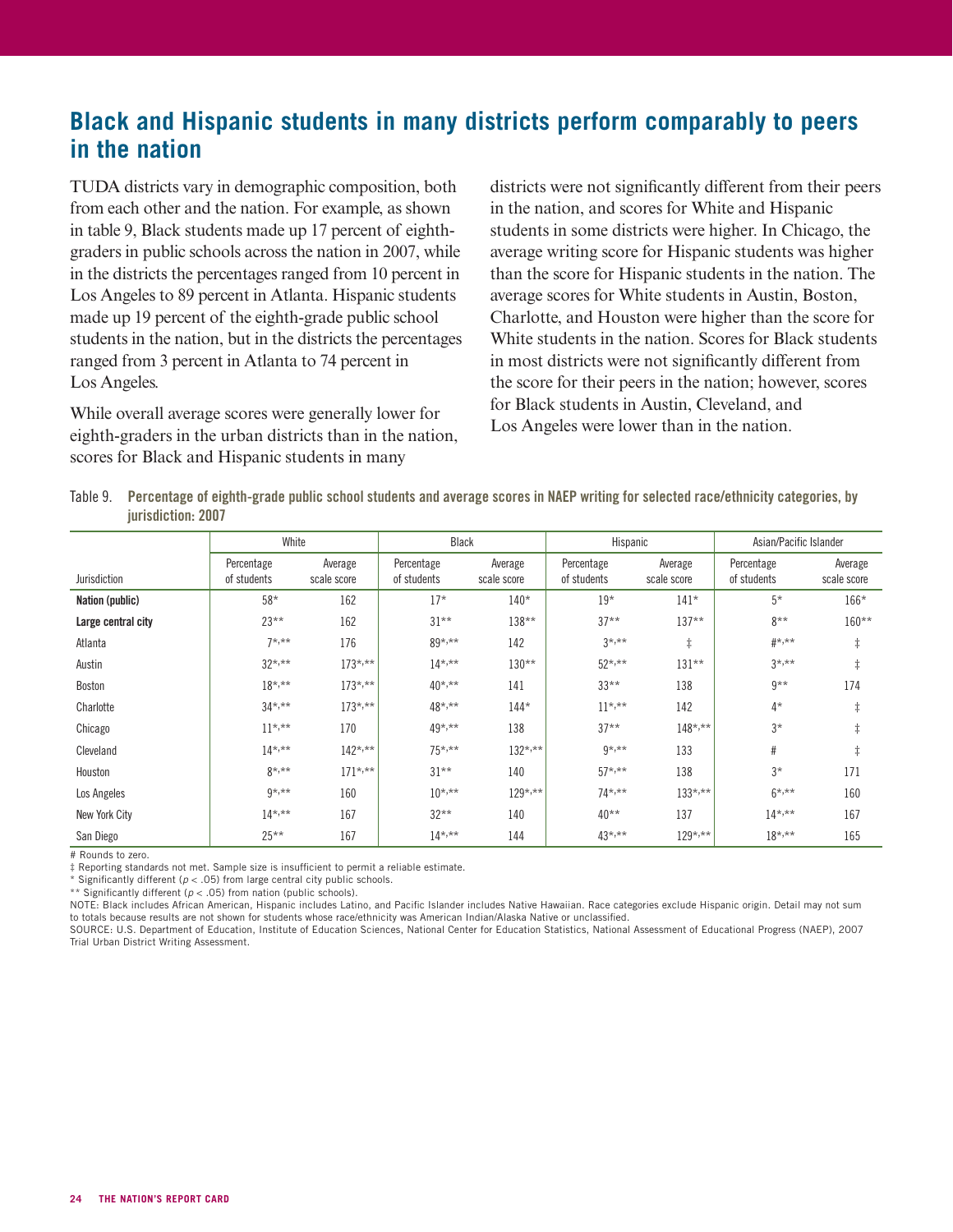# **Black and Hispanic students gain in some districts since 2002**

2002 2007

Among the four districts with results for both 2002 and 2007, scores increased for Black students in Atlanta and Chicago, for Hispanic students in Chicago and Los Angeles, and for White students in Los Angeles (figure 16). The apparent decrease in the score for White students in Houston was not statistically significant.

Figure 16. Average scores in NAEP writing for eighth-grade public school students, by selected urban districts and racial/ ethnic groups: 2002 and 2007

![](_page_17_Figure_3.jpeg)

 $\ddagger$  Reporting standards not met. Sample size is insufficient to permit a reliable estimate.

 $*$  Significantly different ( $p < .05$ ) from 2007.

NOTE: Black includes African American, Hispanic includes Latino, and Pacific Islander includes Native Hawaiian. Race categories exclude Hispanic origin. Results are not shown for all race/ethnicity categories because of insufficient sample sizes. SOURCE: U.S. Department of Education, Institute of Education Sciences, National Center for Education Statistics, National Assessment of Educational Progress (NAEP), 2002 and 2007 Trial Urban District Writing Assessments.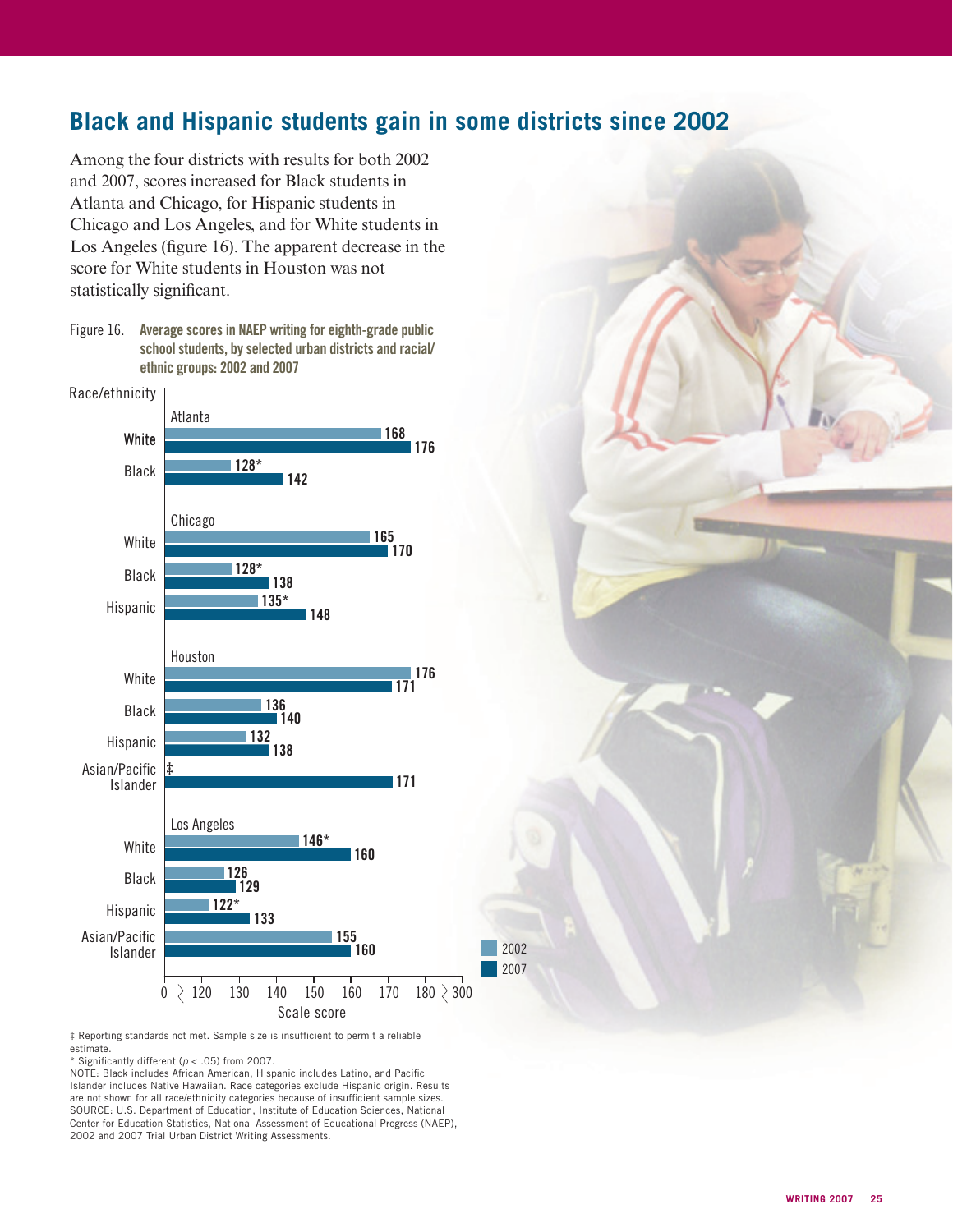# **Scores for lower-income students in some districts comparable to the nation and large central cities**

The participating urban districts had larger percentages of students from lower-income families (as measured by eligibility for the National School Lunch Program) than students nationally. While 41 percent of grade 8 public school students in the nation were eligible for free/reduced-price school lunch in 2007, the percentages of eighth-graders eligible in the districts ranged from 48 percent in Charlotte to 100 percent in Cleveland (table 10). Eligible students generally scored lower on average than students who were not eligible.

In about one-half of the participating districts, average scores for students who were eligible for free/reducedprice school lunch were not significantly different from the scores for eligible students in the nation and in large central cities. In Boston and New York City, eligible students scored higher than eligible students in large central cities but not significantly different from those in the nation. The scores for eligible students in Austin, Cleveland, and Los Angeles were lower than the scores for eligible students in the nation and large central cities. On the other hand, students in Austin who were not eligible scored higher on average than non-eligible students in the nation and large central cities.

|                    |              | Eligible     | Not eligible               |              |  |
|--------------------|--------------|--------------|----------------------------|--------------|--|
|                    | Percentage   | Average      | Percentage                 | Average      |  |
| Jurisdiction       | of students  | scale score  | of students                | scale score  |  |
| Nation (public)    | $41*$        | $141*$       | $58*$                      | $164*$       |  |
| Large central city | $64***$      | $138***$     | $33***$                    | $159**$      |  |
| Atlanta            | 78*,**       | 140          | $21^{*,**}$                | 162          |  |
| Austin             | $55^{*,**}$  | $128$ *,**   | $45*,***$                  | $168^{*,**}$ |  |
| Boston             | $70^{*,**}$  | $144*$       | $30^{*,**}$                | 161          |  |
| Charlotte          | 48*,**       | 141          | $52*,***$                  | $169*$       |  |
| Chicago            | $85^{*,**}$  | 142          | $15^{*,**}$                | $169*$       |  |
| Cleveland          | $100^{*,**}$ | $133^{*,**}$ | $_{\#^{\star,\star\star}}$ | ŧ            |  |
| Houston            | $77^{*,**}$  | 137          | $23^{*,**}$                | 159          |  |
| Los Angeles        | $75*,***$    | $133^{*,**}$ | $10^{*,**}$                | $150**$      |  |
| New York City      | $87^{*,**}$  | $144*$       | $12^{*,**}$                | 167          |  |
| San Diego          | $54*,***$    | $133***$     | $46^{*,**}$                | 163          |  |

Table 10. Percentage of eighth-grade public school students and average scores in NAEP writing, by eligibility for free/ reduced-price school lunch and jurisdiction: 2007

# Rounds to zero.

 $\ddagger$  Reporting standards not met. Sample size is insufficient to permit a reliable estimate.

\* Significantly different ( $p < .05$ ) from large central city public schools.

\*\* Significantly different ( $p < .05$ ) from nation (public schools).

NOTE: Results are not shown for students whose eligibility for free/reduced-price school lunch was not available. In Cleveland, all students were categorized as eligible for free/reduced-price school lunch.

SOURCE: U.S. Department of Education, Institute of Education Sciences, National Center for Education Statistics, National Assessment of Educational Progress (NAEP), 2007 Trial Urban District Writing Assessment.